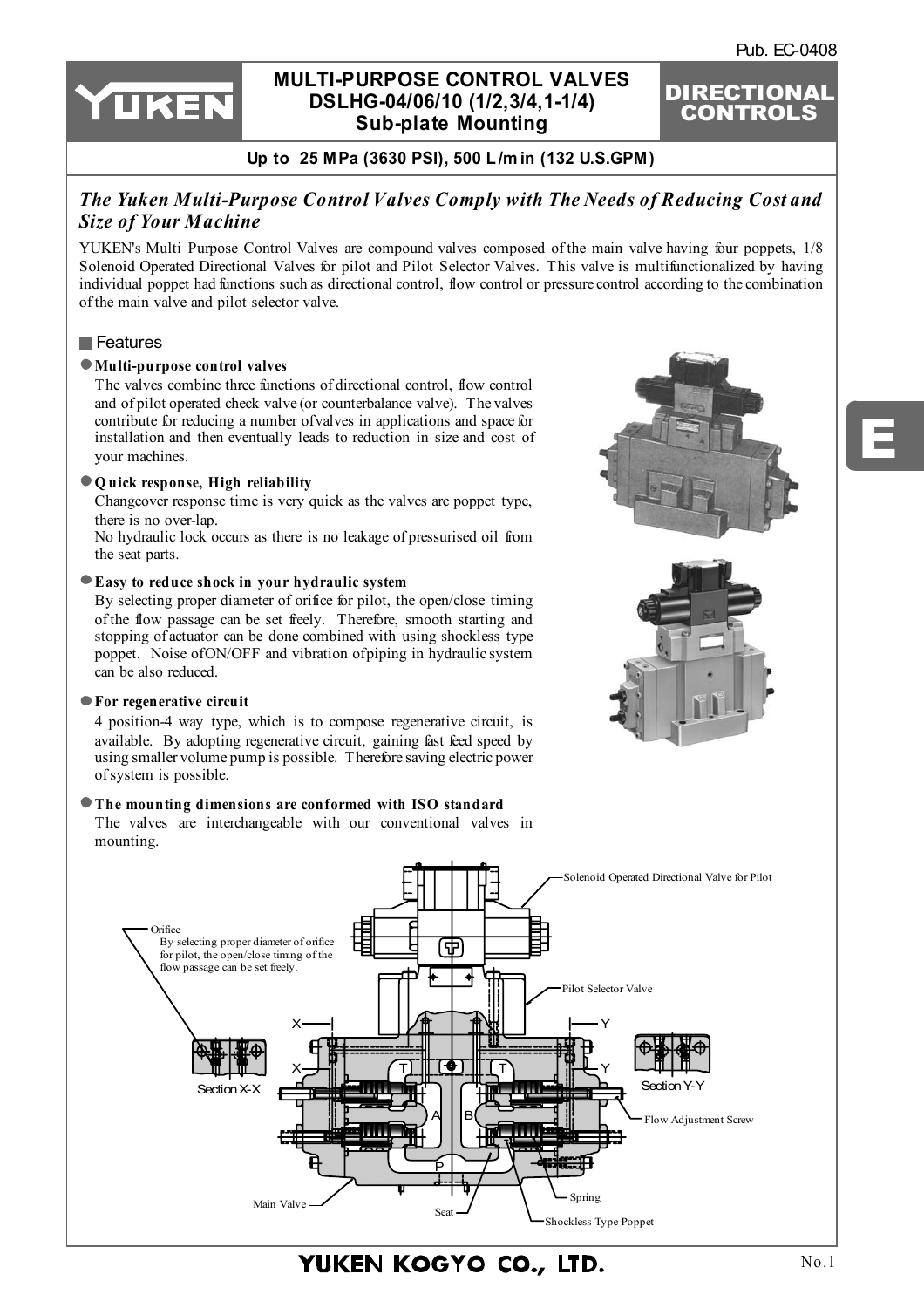

# DIRECTIONAL CONTROLS

**Specifications / Solenoid Ratings**

### Specifications

| Model Numbers                         | Max. Flow                  | Max.<br>Operating     | Max. Pilot<br>Pressure | Max. T-Line<br>Back Pres. | Pressure Adj.<br>Range of   | Ratio of Poppet Area<br>(Seat Area: Annular Area) |                     | Approx.<br>Mass |
|---------------------------------------|----------------------------|-----------------------|------------------------|---------------------------|-----------------------------|---------------------------------------------------|---------------------|-----------------|
|                                       | $L/m$ in<br>(U.S.GPM)      | Pressure<br>MPa (PSI) | MPa (PSI)<br>MPa (PSI) |                           | Counterbalance<br>MPa (PSI) | Direction $&$<br>Flow Control                     | Pressure<br>Control | $kg$ (lbs.)     |
| DSLHG-04-1- $*$ -12*                  |                            |                       |                        |                           |                             |                                                   |                     | 15(33)          |
| DSLHG-04-2- $*$ -12*                  | 150(39.6)                  |                       |                        |                           |                             | 1:1                                               |                     | 15<br>(33)      |
| DSLHG-04-3- $*$ -12*                  |                            | 25 (3630)             | 25(3630)               | 16(2320)                  |                             |                                                   |                     | 19<br>(42)      |
| DSLHG-04-4*-*-*-12*150 {100}          |                            |                       |                        |                           | Refer to Model              | 1:1                                               | 24:1                | 20<br>(44)      |
| DSLHG-04-5*-*-*-12- $(39.6 \{26.4\})$ |                            |                       |                        |                           | No. Designation             |                                                   |                     | 22.5(50)        |
| DSLHG-06-1- $*$ -12*                  |                            |                       |                        |                           |                             |                                                   |                     | 26.5(59)        |
| DSLHG-06-2- $*$ -12*                  | 300(79.3)                  |                       |                        |                           |                             | 1:1                                               |                     | 26.5(59)        |
| DSLHG-06-3- $*$ -12*                  |                            | 25(3630)              | 25(3630)               | 16(2320)                  |                             |                                                   |                     | 28<br>(62)      |
| DSLHG-06-4*-*-12*                     | $300 \{200\}$              |                       |                        |                           | Refer to Model              | 1:1                                               | 24:1                | (68)<br>31      |
| DSLHG-06-5*-*-12*                     | $(79.3 \{52.8\})$          |                       |                        |                           | No. Designation             |                                                   |                     | 34.5 (76)       |
| DSLHG-10-1- $*$ -12*                  |                            |                       |                        |                           |                             |                                                   |                     | (130)<br>59     |
| DSLHG-10-2- $*$ -12*                  | 500 (132)                  |                       |                        |                           |                             | 1:1                                               |                     | (130)<br>59     |
| DSLHG-10-3- $*$ -12*                  |                            | 25(3630)              | 25(3630)               | 16(2320)                  |                             |                                                   |                     | (137)<br>62     |
| DSLHG-10-4*-*-12*                     | 500 $\{300\}$ <sup>n</sup> |                       |                        |                           | Refer to Model              | 1:1                                               | 24:1                | 63.5(140)       |
| DSLHG-10-5*-*-12*                     | $132 \{79.3\}$             |                       |                        |                           | No. Designation             |                                                   |                     | 67<br>(148)     |

 $\star$  In case of counterbalance function line, maximum flow is limited to the values in brackets.

### Solenoid Ratings

|                               |                  | Frequency |                  | Voltage $(V)$        |                                            | Current & Power at Rated Voltage |             |  |
|-------------------------------|------------------|-----------|------------------|----------------------|--------------------------------------------|----------------------------------|-------------|--|
| Electric Source               | Coil Type        | (Hz)      | Source<br>Rating | Serviceable<br>Range | Inrush $(A)$ <sup><math>\star</math></sup> | Holding $(A)$                    | Power $(W)$ |  |
| AC                            |                  | 50        | 100              | $80 - 110$           | 2.42                                       | 0.51                             |             |  |
|                               | A100             | 60        | 100              |                      | 2.14                                       | 0.37                             |             |  |
|                               |                  |           | 110              | $90 - 120$           | 2.35                                       | 0.44                             |             |  |
|                               | A120             | 50        | 120              | $96 - 132$           | 2.02                                       | 0.42                             |             |  |
|                               |                  | 60        |                  | $108 - 144$          | 1.78                                       | 0.31                             |             |  |
|                               | A200             | 50        | 200              | $160 - 220$          | 1.21                                       | 0.25                             |             |  |
|                               |                  | 60        | 200              | $180 - 240$          | 1.07                                       | 0.19                             |             |  |
|                               |                  |           | 220              |                      | 1.18                                       | 0.22                             |             |  |
|                               | A240             | 50        | 240              | $192 - 264$          | 1.01                                       | 0.21                             |             |  |
|                               |                  | 60        |                  | $216 - 288$          | 0.89                                       | 0.15                             |             |  |
|                               | D <sub>12</sub>  |           | 12               | $10.8 - 13.2$        |                                            | 2.45                             |             |  |
| DC<br>(K Series)              | D <sub>24</sub>  |           | 24               | $21.6 - 26.4$        |                                            | 1.23                             | 29          |  |
|                               | D48              |           | 48               | $43.2 - 52.8$        |                                            | 0.61                             |             |  |
| $AC \rightarrow DC$ Rectified | R <sub>100</sub> | 50/60     | 100              | $90 - 110$           |                                            | 0.33                             | 29          |  |
|                               | R <sub>200</sub> |           | 200              | $180 - 220$          |                                            | 0.16                             |             |  |

 $\star$  Inrush current in the above table shows rms values at maximum stroke.

The coil ty pe num bers in the shaded colum n are handled as optional extras. In case these coils are required to be chosen, please confirm the tim e of delivery with us before ordering.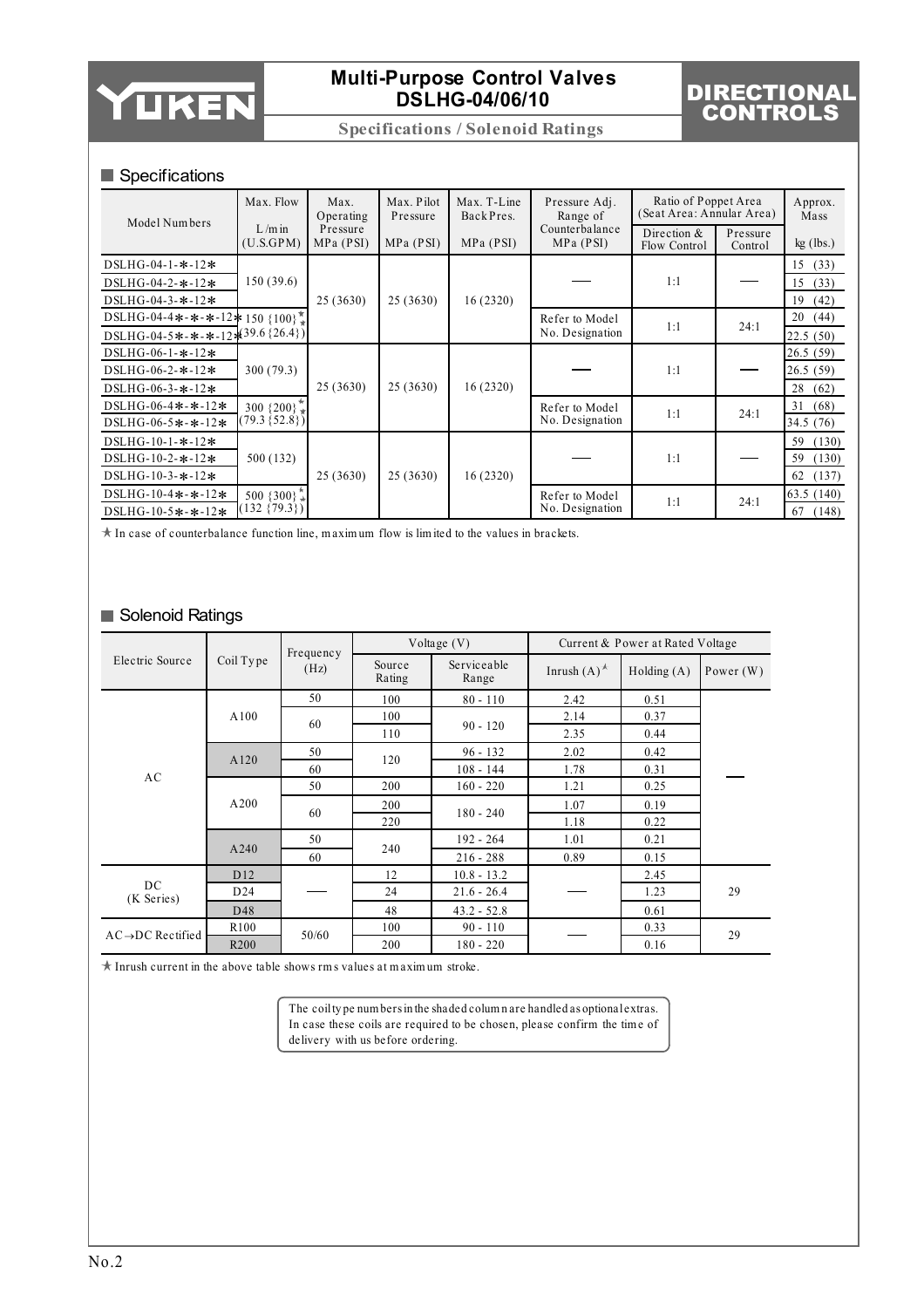

DIRECTIONAL CONTROLS

**Model Number Designation**

|                          | ⋇            | Design Standards                                     |                | <b>None:</b><br>Japanese Std. "JIS"<br>ခွဲ                                                     | N.American Design Std.      |                                      | European Design Std.<br>Japanese Std. "JIS" &<br>None:                                                      | N.American Design Std.<br><b>90:</b>     |                              |                                                                                                    | The valves with model number having such optional extras arehandled as options, therefore,<br>In the table above, the symbols or numbers highlighted with shade represent the optional extras. |
|--------------------------|--------------|------------------------------------------------------|----------------|------------------------------------------------------------------------------------------------|-----------------------------|--------------------------------------|-------------------------------------------------------------------------------------------------------------|------------------------------------------|------------------------------|----------------------------------------------------------------------------------------------------|------------------------------------------------------------------------------------------------------------------------------------------------------------------------------------------------|
|                          | -12          | Number<br>Design                                     | $\frac{2}{3}$  |                                                                                                | 12                          |                                      |                                                                                                             | 12                                       |                              |                                                                                                    |                                                                                                                                                                                                |
|                          | z            | Connection<br>Conduit<br>Electrical                  |                | Terminal<br>None:                                                                              | Вох Туре                    |                                      | $\begin{array}{c} \mathbf{Plug}\text{-}\mathbf{in} \\ \mathbf{Connector} \\ \mathbf{Type} \end{array}$<br>ż |                                          |                              |                                                                                                    |                                                                                                                                                                                                |
|                          | ပု           | Override<br>Manual                                   |                |                                                                                                | Override<br>None:<br>Manual | Ρiη                                  | Button &<br>Lock Nut<br>Push<br>$\ddot{\mathbf{c}}$                                                         | (Options)                                |                              |                                                                                                    |                                                                                                                                                                                                |
|                          | $-4100$      | Type<br>$_{\rm Coil}$                                | Ŀ.             | A100<br>A200<br>A120                                                                           | A240<br>ġ                   | D <sub>12</sub>                      | $\frac{D24}{D48}$                                                                                           | $(AC \rightarrow DC)$<br>R100<br>R200    |                              |                                                                                                    | please confirm the time of delivery with us before ordering.                                                                                                                                   |
|                          |              | Drain $*$ 2<br>Connec-<br>tion                       |                |                                                                                                | External<br>None:<br>Drain  |                                      | $\prod_{i=1}^{n} \frac{1}{n}$                                                                               |                                          |                              |                                                                                                    |                                                                                                                                                                                                |
|                          | ۳            | Connec-<br>Pilot<br>tion                             |                |                                                                                                | None:<br>Internal<br>Pilot  |                                      | External<br>Pilot<br>ŵ                                                                                      |                                          |                              |                                                                                                    |                                                                                                                                                                                                |
|                          | ឝ            | Pressure Adj. Range<br>of Counterbalance<br>MPa(PSI) |                | <b>B</b> : $**$ <sup>1</sup> - 7 ( $**$ <sup>1</sup> - 1020)<br><b>H</b> : 6 - 25 (870 - 3630) |                             | None : $*^*$ ' - 25 ( $*^*$ - 3630)  |                                                                                                             | $\text{None:}$ $**$ $-25$ $(*^* - 3630)$ |                              | $\frac{A}{W}$ External Drain must be selected for Drain Connection.                                |                                                                                                                                                                                                |
|                          | ⋖            | Counterbalance<br>Function                           |                | Lines<br>W: $AT & BT$<br>A: AT Line                                                            |                             | Lines<br>W: $AT & BT$<br>A: AT Line  |                                                                                                             | Lines<br>$A: AT Line$<br>W: $AT & BT$    | See page 5 for functions and | $\star$ 1. See "Min. Adjustment Pressure", page 7, for information on minimum adjustment pressure. |                                                                                                                                                                                                |
|                          | 4            | Type of<br>Pilot<br>Control                          | S<br>ч         | <del>ປ</del> ທ                                                                                 | c                           | <del>ປ</del> ທ                       | N<br>S                                                                                                      | မာ                                       | purpose of use.              |                                                                                                    |                                                                                                                                                                                                |
|                          | $-0-$        | Valve<br>Size                                        | $\overline{a}$ |                                                                                                | °0                          |                                      | $\frac{1}{2}$                                                                                               |                                          |                              |                                                                                                    |                                                                                                                                                                                                |
| Model Number Designation | ပ            | Mounting<br>Type of                                  |                |                                                                                                | Sub-plate                   | Mounting                             |                                                                                                             |                                          |                              |                                                                                                    |                                                                                                                                                                                                |
|                          | <b>H</b> TSO | Number<br>Series                                     |                |                                                                                                | <b>TROO</b><br>Multi-       | Purpose<br>Control                   | Valve                                                                                                       |                                          |                              |                                                                                                    |                                                                                                                                                                                                |
|                          | đ.           | Special<br>Seals                                     |                |                                                                                                | phosphate<br>្ត<br>ស្ថិ     | (Omit if not<br>ester type<br>fluids | required)                                                                                                   |                                          |                              | $*$ 2. In case of lines with counterbalance function (-4 $\frac{A}{W}$ 5                           |                                                                                                                                                                                                |

E

No.3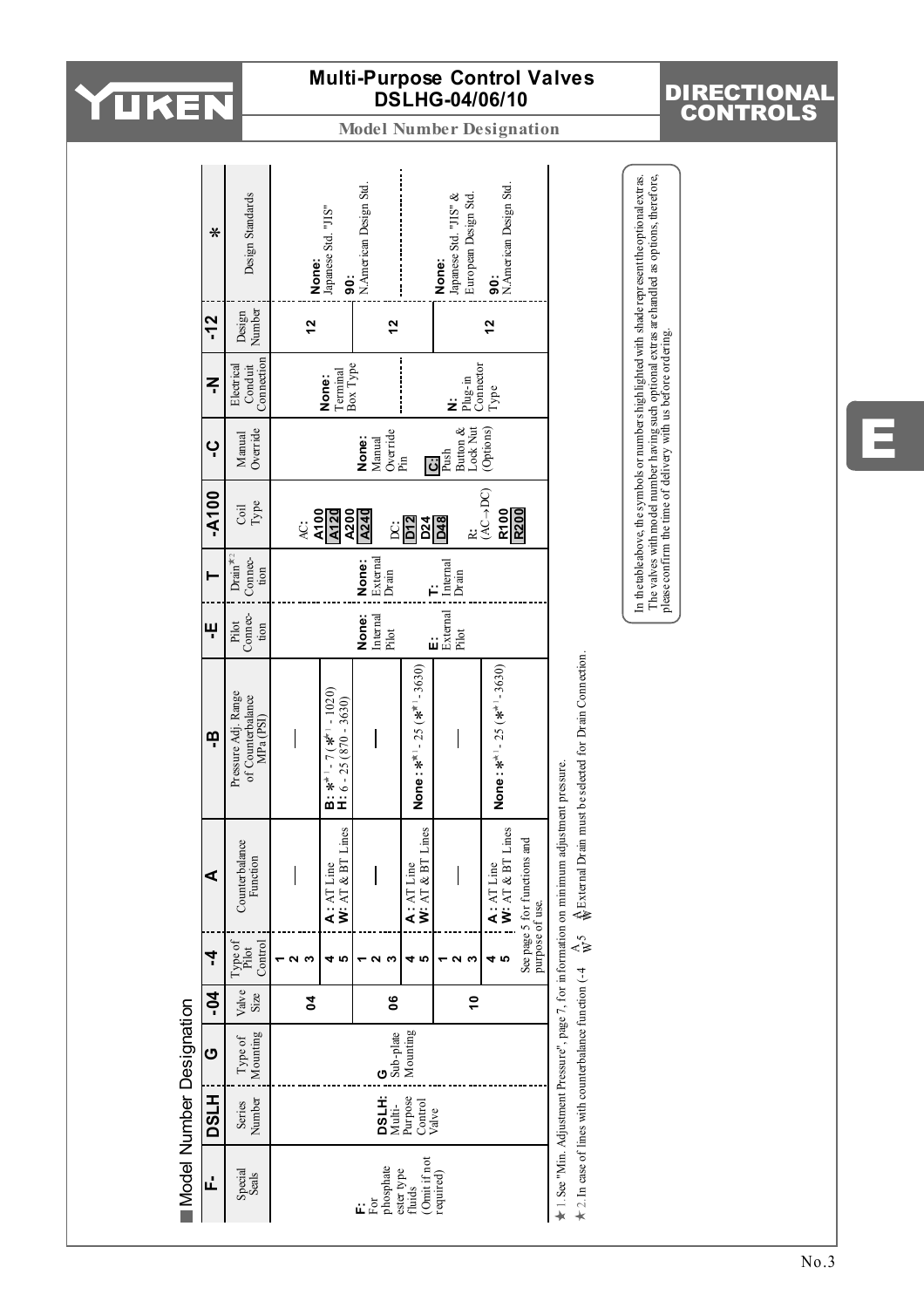

DIRECTIO CONTROLS

**Hydraulic Fluids / Sub-plate / Mounting Bolts**

#### Hydraulic Fluids

#### **Fluid Types**

Any type of hydraulic fluids listed in the table below can be used.

| Petroleum base oils | Use fluids equivalent to ISO VG 32 or VG 46.                                                                                                                                        |
|---------------------|-------------------------------------------------------------------------------------------------------------------------------------------------------------------------------------|
| Synthetic fluids    | Use phosphate ester or polyol ester fluid. When phosphate ester fluid is used, prefix "F-"<br>to the model number because the special seals (fluororubber) are required to be used. |
|                     | Water containing fluids Use water-glycol fluids or W/O emulsion fluids.                                                                                                             |

Note:For use with hy draulic fluids other than those listed above, please consult y our Yuken representatives in advance.

#### **Recommended Viscosity and Oil Temperatures**

Viscosity ranging between 15 - 400 mm<sup>2</sup>/s (77 - 1800 SSU). Oil temperatures between -15/+70°C (5 - 158°F).

Use hydraulic fluids which satisfy the recommended viscosity and oil temperatures given above.

#### **Control of Contamination**

Due caution must be paid to maintaining control over contamination of the hydraulic fluids which may otherwise lead to breakdowns and shorten the life of the valves. Please maintain the degree of contamination within NAS 1638- Grade 12. Use  $25 \mu m$  or finer line filter.

#### Sub-plate

|                           |                               | Japanese Standard "JIS"     |                                |                                                                             | European Design Standard                      |                                | N. American Design Standard                                                 |                        |                                |  |
|---------------------------|-------------------------------|-----------------------------|--------------------------------|-----------------------------------------------------------------------------|-----------------------------------------------|--------------------------------|-----------------------------------------------------------------------------|------------------------|--------------------------------|--|
| Valve<br>Model<br>Numbers | Sub-plate<br>Model<br>Numbers | Thread<br><b>Size</b>       | Approx.<br>Mass<br>$kg$ (lbs.) | Sub-plate<br>Model<br>Numbers                                               | Thread<br><b>Size</b>                         | Approx.<br>Mass<br>$kg$ (lbs.) | Sub-plate<br>Model<br>Numbers                                               | Thread<br><b>Size</b>  | Approx.<br>Mass<br>$kg$ (lbs.) |  |
| DSLHG-04                  | DHGM-04-20<br>$DHGM-04X-20$   | $Re$ 1/2<br>$Rc$ 3/4        | (9.7)<br>4.4<br>(9.0)<br>4.1   | DHGM-04-2080<br>DHGM-04X-2080                                               | $1/2$ BSP $\Gamma$<br>$3/4$ BSP F             | (9.7)<br>4.4<br>(9.0)<br>4.1   | DHGM-04-2090<br>$DBGM-04X-2090$                                             | $1/2$ NPT<br>$3/4$ NPT | (9.7)<br>4.4<br>4.1<br>(9.0)   |  |
| $DSLHG-06$                | DHGM-06-50<br>$DHGM-06X-50$   | $Rc$ 3/4<br>Rc <sub>1</sub> | 7.4<br>7.4<br>16.3)            | $(16.3)$ DHGM-06-5080<br>DHGM-06X-5080                                      | 3/4 BSP.F<br>BSP.F                            | 8.5<br>8.5                     | $(18.7)$ DHGM-06-5090<br>18.7 DHGM-06X-5090                                 | $3/4$ NPT<br>1 NPT     | (16.3)<br>7.4<br>7.4<br>(16.3) |  |
| $DSLHG-10$                | DHGM-10-40                    | $Rc$ 1-1/4                  |                                | $21.5(47.4)$ DHGM-10-4080<br>DHGM-10X-40 Rc 1-1/2 21.5 (47.4) DHGM-10X-4080 | $1-1/4$ BSP $\overline{F}$<br>$1 - 1/2$ BSP F |                                | 21.5 (47.4) DHGM-10-4090<br>21.5 (47.4) DHGM-10X-4090 1-1/2 NPT 21.5 (47.4) | $1-1/4$ NPT            | 121.5(47.4)                    |  |

Sub-plates are available. Specify the sub-plate m odel num ber from the table above.

W hen sub-plates are not used, the m ounting surface should have a good m achined finish.

#### **Mounting Bolts**

Socket head cap screws in the table below are included.

| Model<br>Numbers |                                                         | Socket Head Cap Screw                                                  |      |                                      |  |  |  |  |  |  |
|------------------|---------------------------------------------------------|------------------------------------------------------------------------|------|--------------------------------------|--|--|--|--|--|--|
|                  | Japanese Standard "JIS" and<br>European Design Standard | N. American Design Standard                                            | Qty. | Tightening Torque<br>$Nm$ (In. lbs.) |  |  |  |  |  |  |
| $DSLHG-04$       | $M6 \times 40$ Lg.<br>$M10 \times 45$ Lg.               | $1/4 - 20$ UNC $\times$ 1-1/2 Lg.<br>$3/8 - 16$ UNC $\times$ 1-3/4 Lg. | C    | $12-15(106-133)$<br>58-72 (513-637)  |  |  |  |  |  |  |
| $DSLHG-06$       | $M12 \times 60$ Lg.                                     | 1/2-13 UNC $\times$ 2-1/2 Lg.                                          |      | 100-123 (885-1089)                   |  |  |  |  |  |  |
| $DSLHG-10$       | $M20 \times 75$ Lg.                                     | $3/4$ -10 UNC $\times$ 3 Lg.                                           | h    | 473-585 (4186-5177)                  |  |  |  |  |  |  |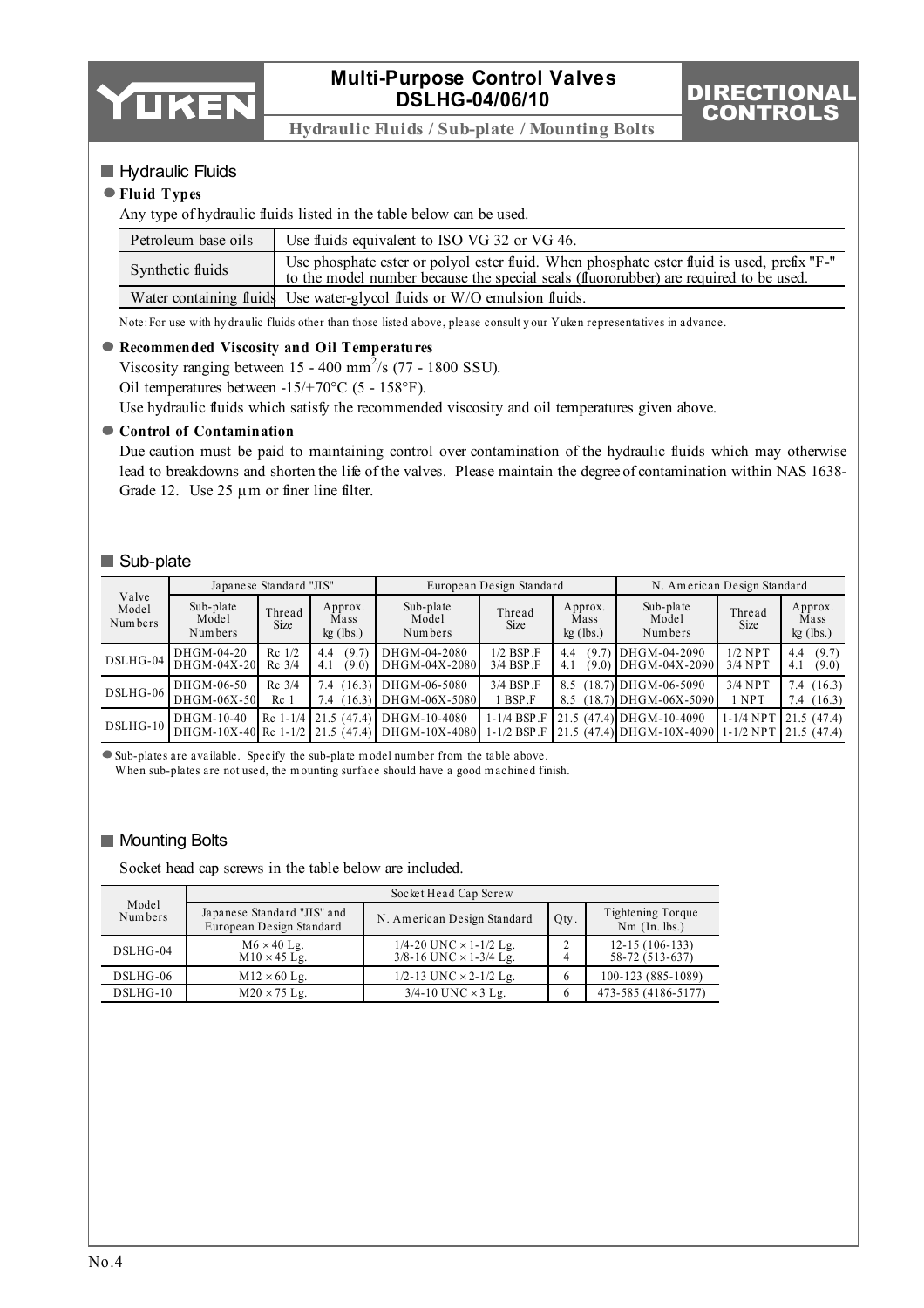

**Function and Purpose of Use**

# DIRECTIONAL CONTROLS

#### **Function and Purpose of Use**



E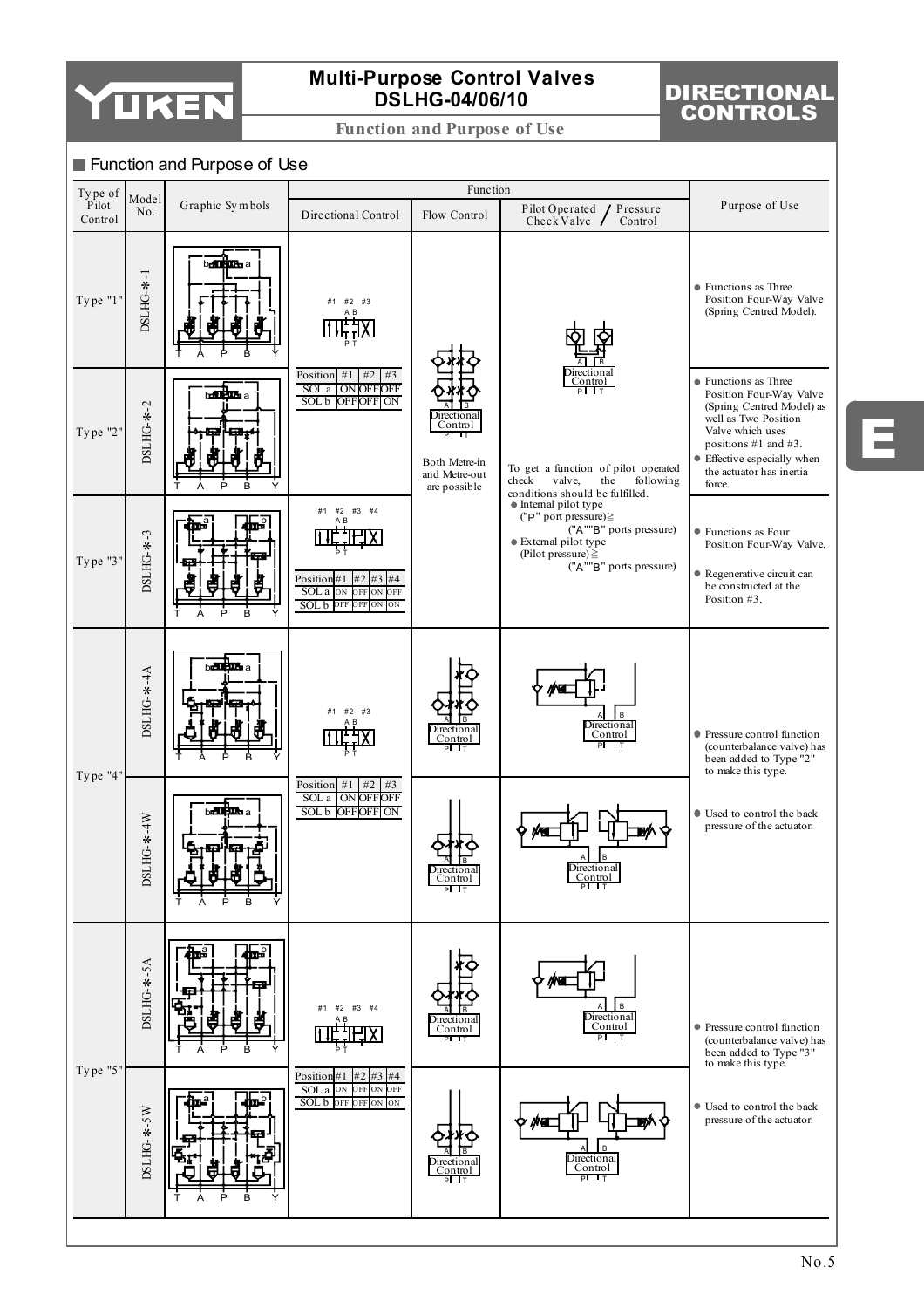

**Instructions**

# DIRECTIO CONTROLS

#### **Instructions**

#### **Pilot Pressure**

Pilot pressure of external pilot drain models must always exceed the pressure of the main pressure port "P".

#### **Pilot Drain Port**

Avoid connecting the pilot drain port to a line with possible surge pressure.

#### **Drain Connection when with Counterbalance Function**

When a valve having counterbalance function is used with internal drain type, the counterbalance pilot valve is subjected to pressure fluctuation and the pressure setting becomes unstable. For this reason, be sure to use external drain type valve.

#### **Flow Adjustment**

To perform the flow adjustment, loosen the lock nut, then turn the flow adjustment screw clockwise to decrease the flow. Be sure to re-tighten the lock nut after the adjustment.

#### **Pressure Adjustment**

To perform the pressure adjustment, loosen the lock nut, then turn the pressure adjustment screw clockwise to increase the pressure. Be sure to re-tighten the lock nut after the adjustment.

#### **Min. Controlled Flow for Types "2" and "4A" at The Time of Metre-out Control**

Minimum controlled flow at the time of metre-out control is limited (this does not happen during metre-in control) as shown in the figure below only in the case of pilot control types "2" (DSLHG-\*-2) and "4A" (DSLHG-\*-4A).



### **Min. Controlled Flow for Types "2" and "4A" at The Time of Metre-out Control**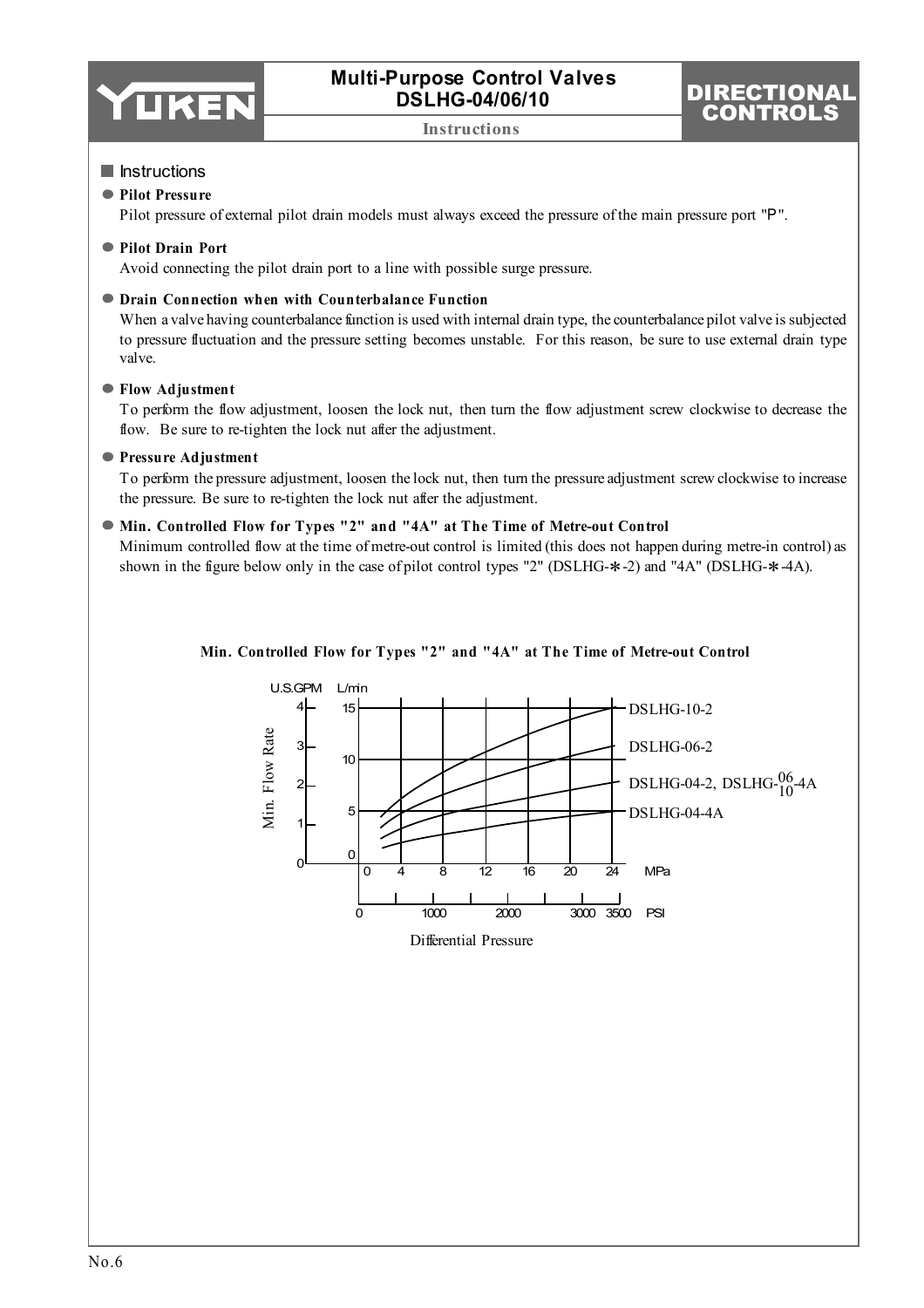

**Performance Characteristics**

# DIRECTIONAL CONTROLS

E

Hy draulic Fluid: Viscosity 35 mm<sup>2</sup>/s (164 SSU), Specific Gravity 0.850



Flow Rate



Flow Rate

Flow Rate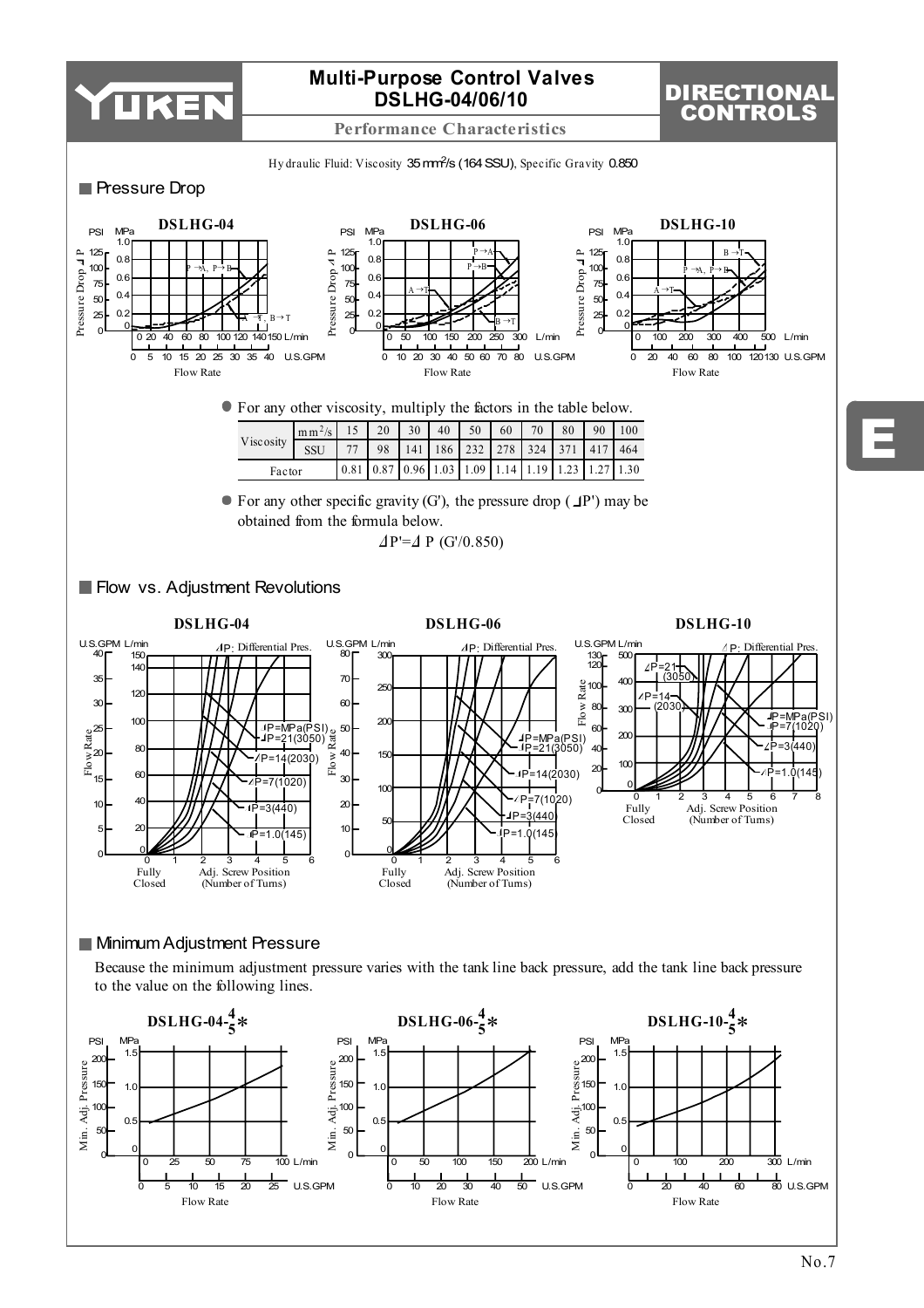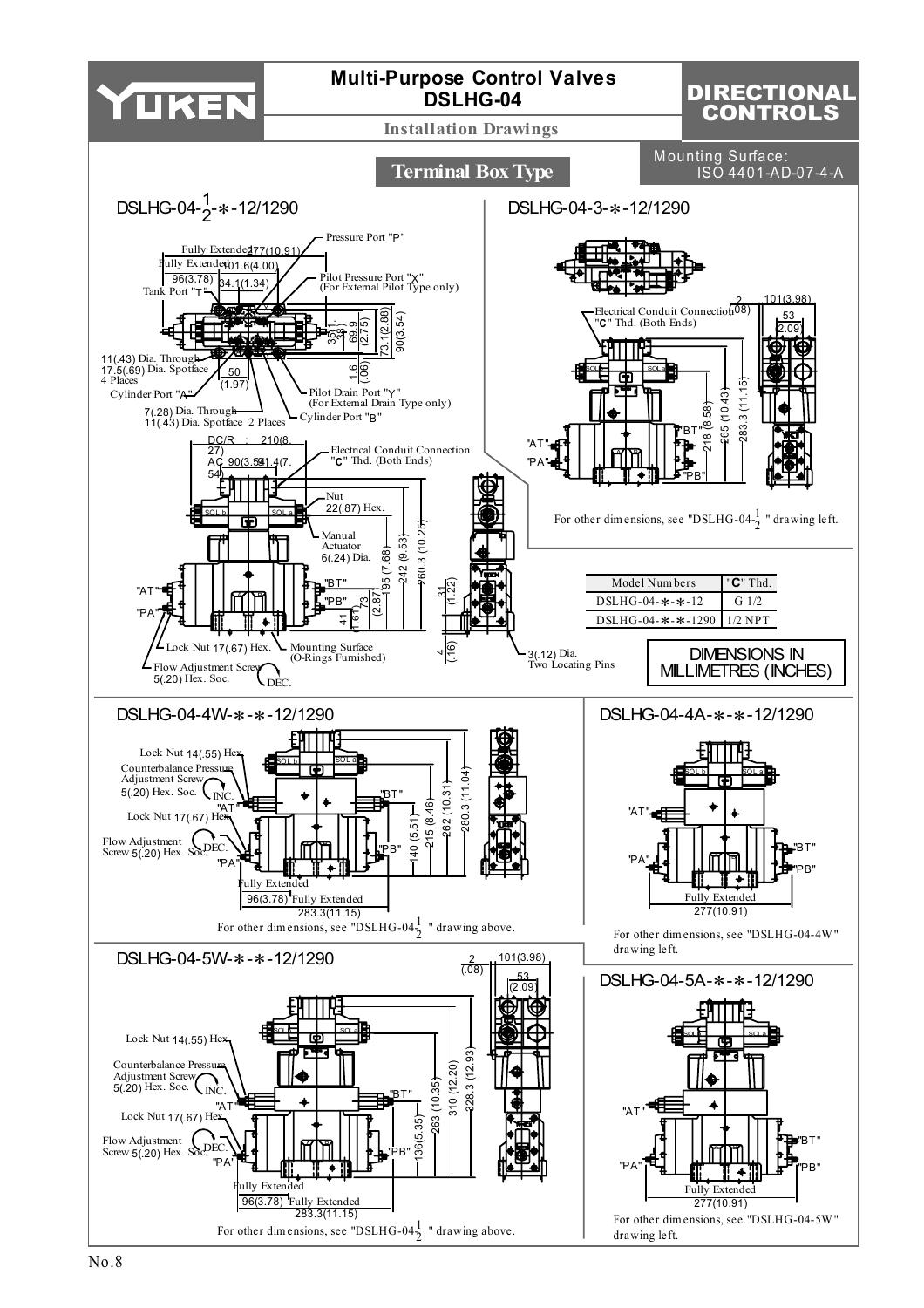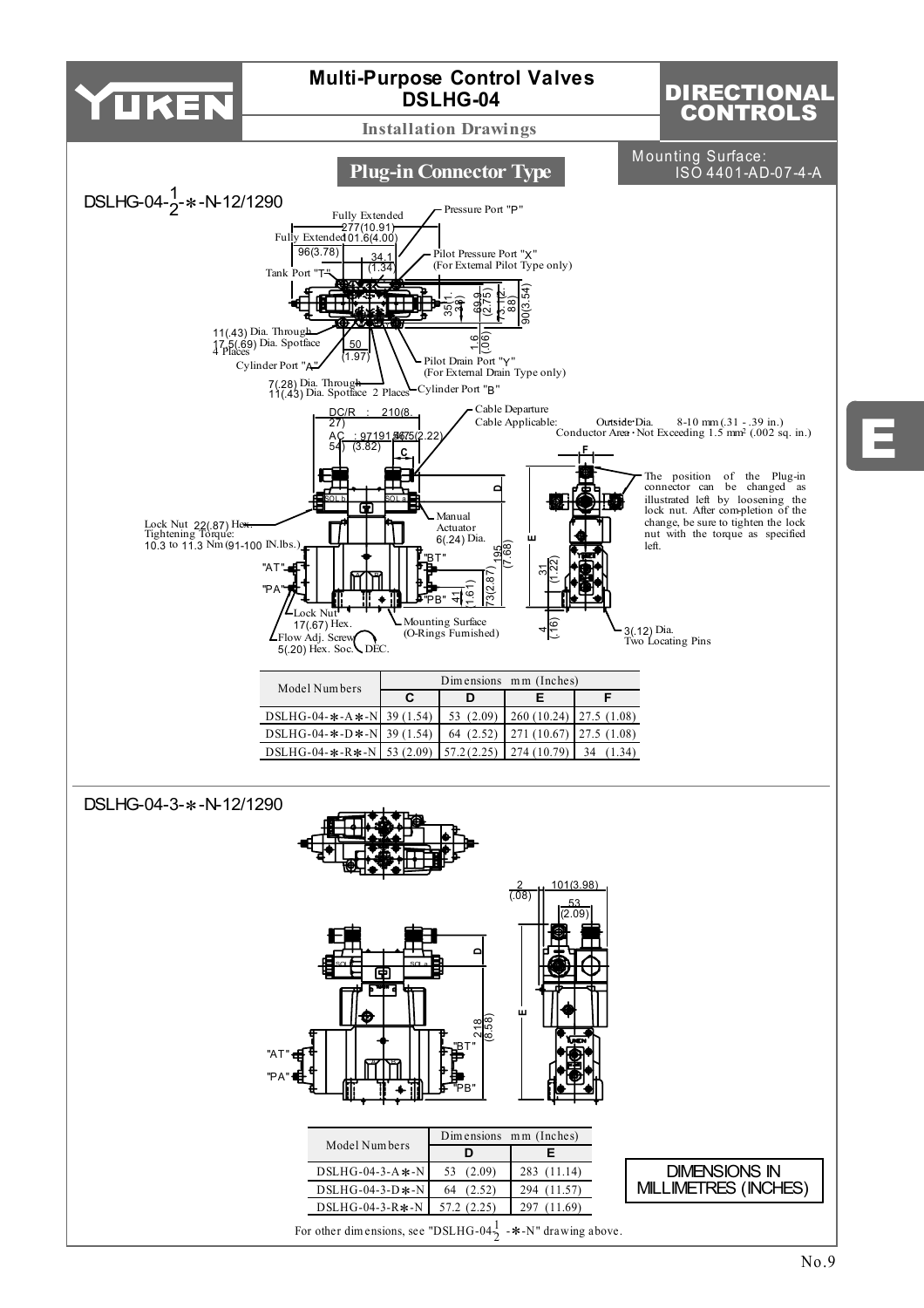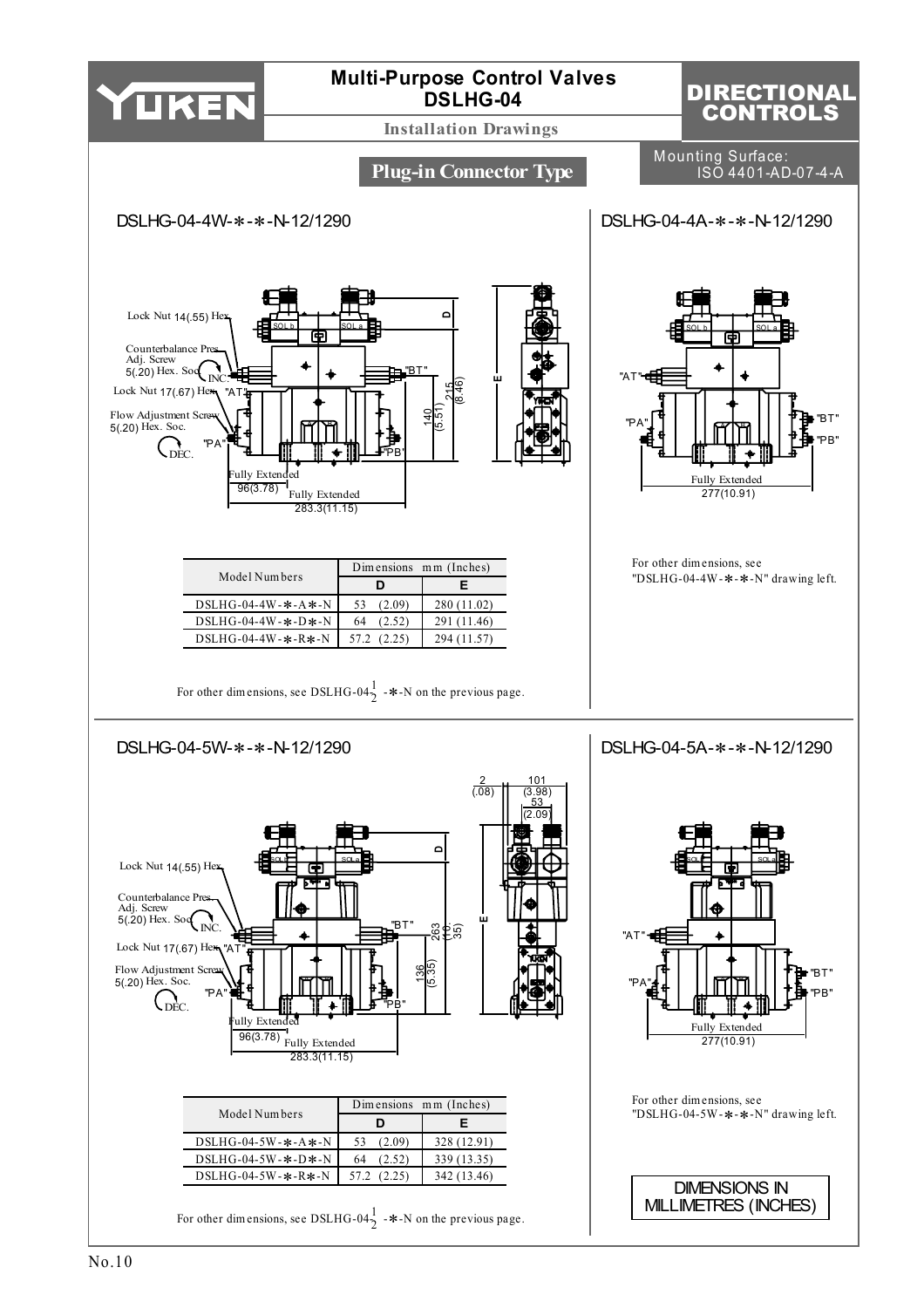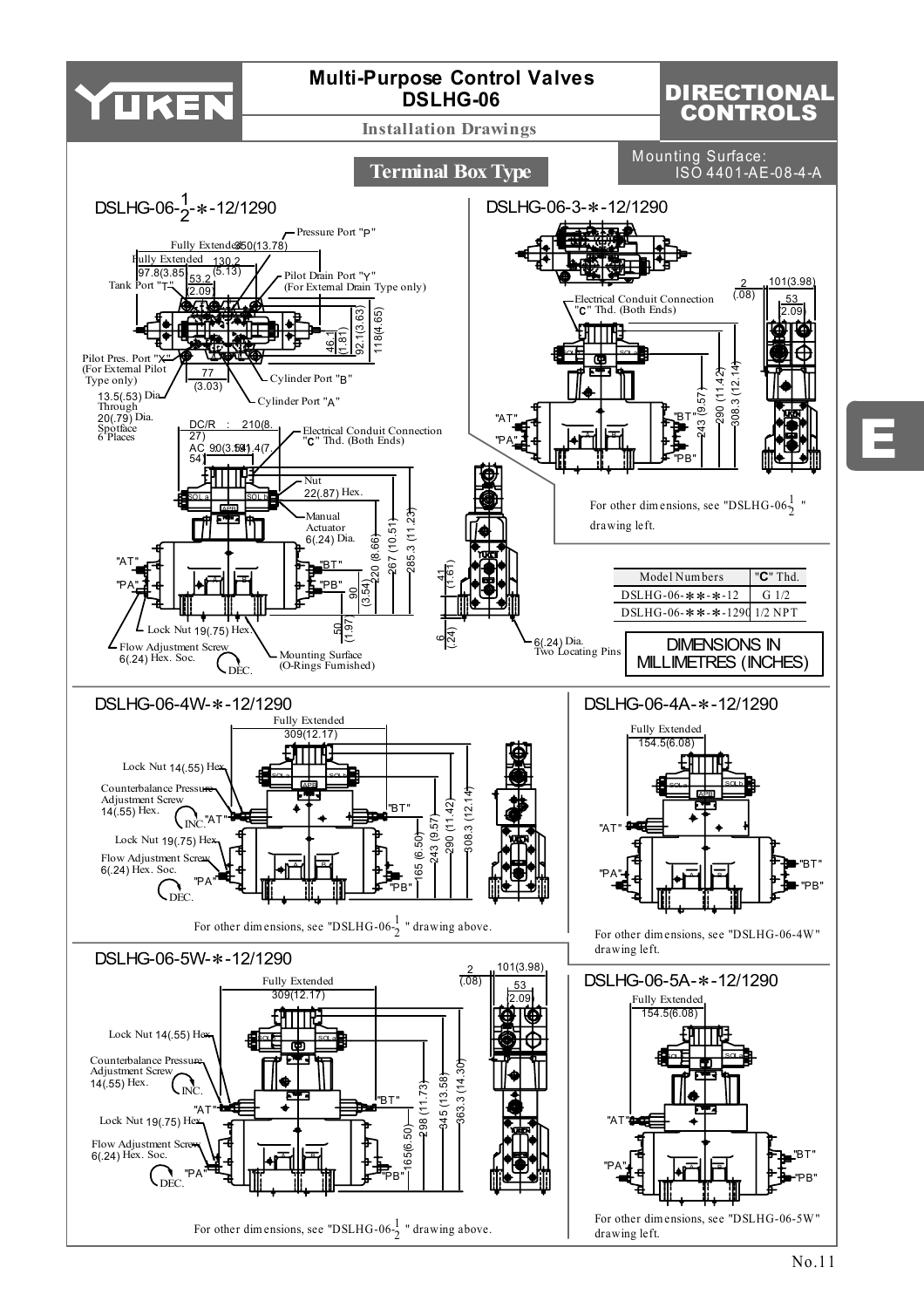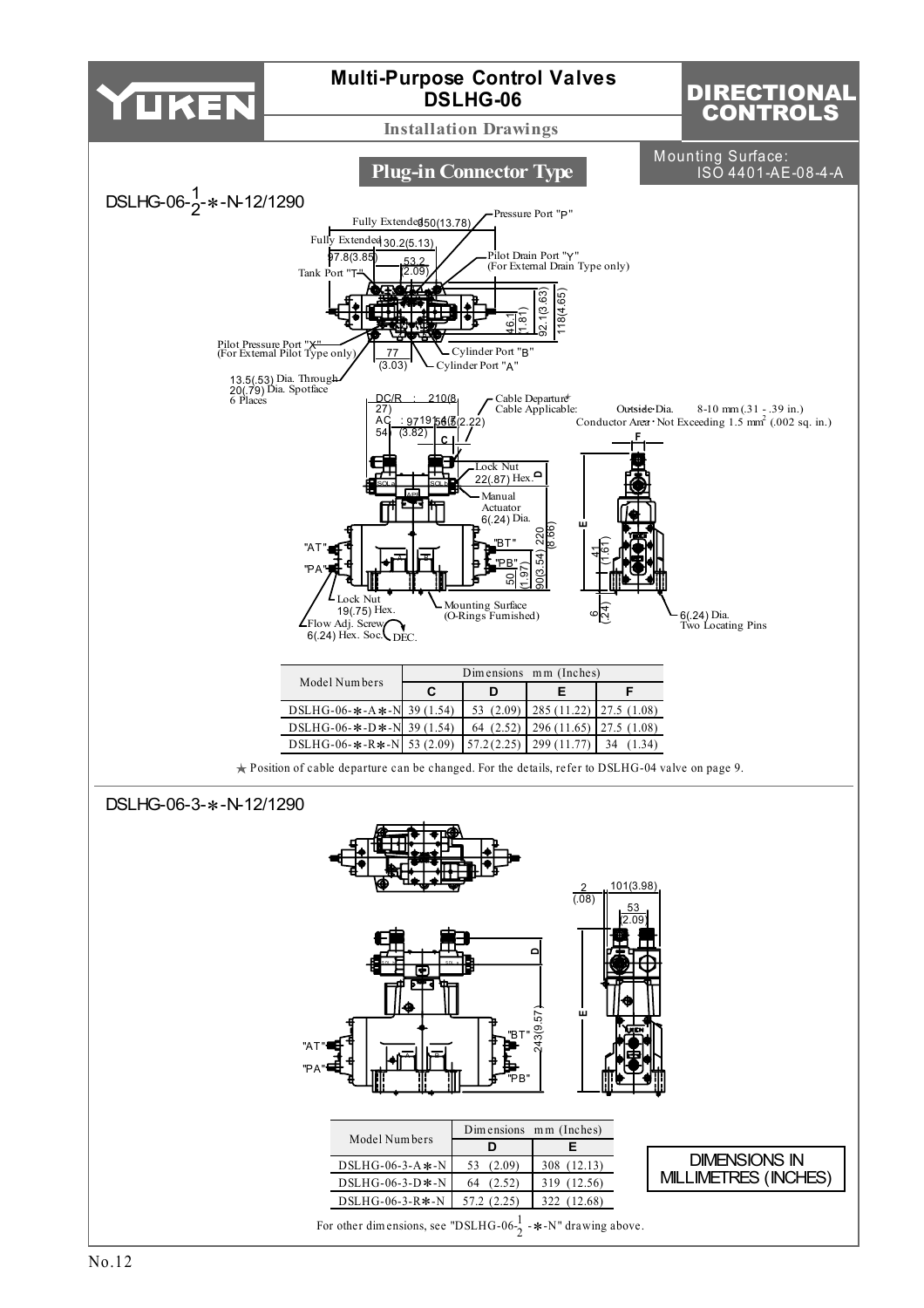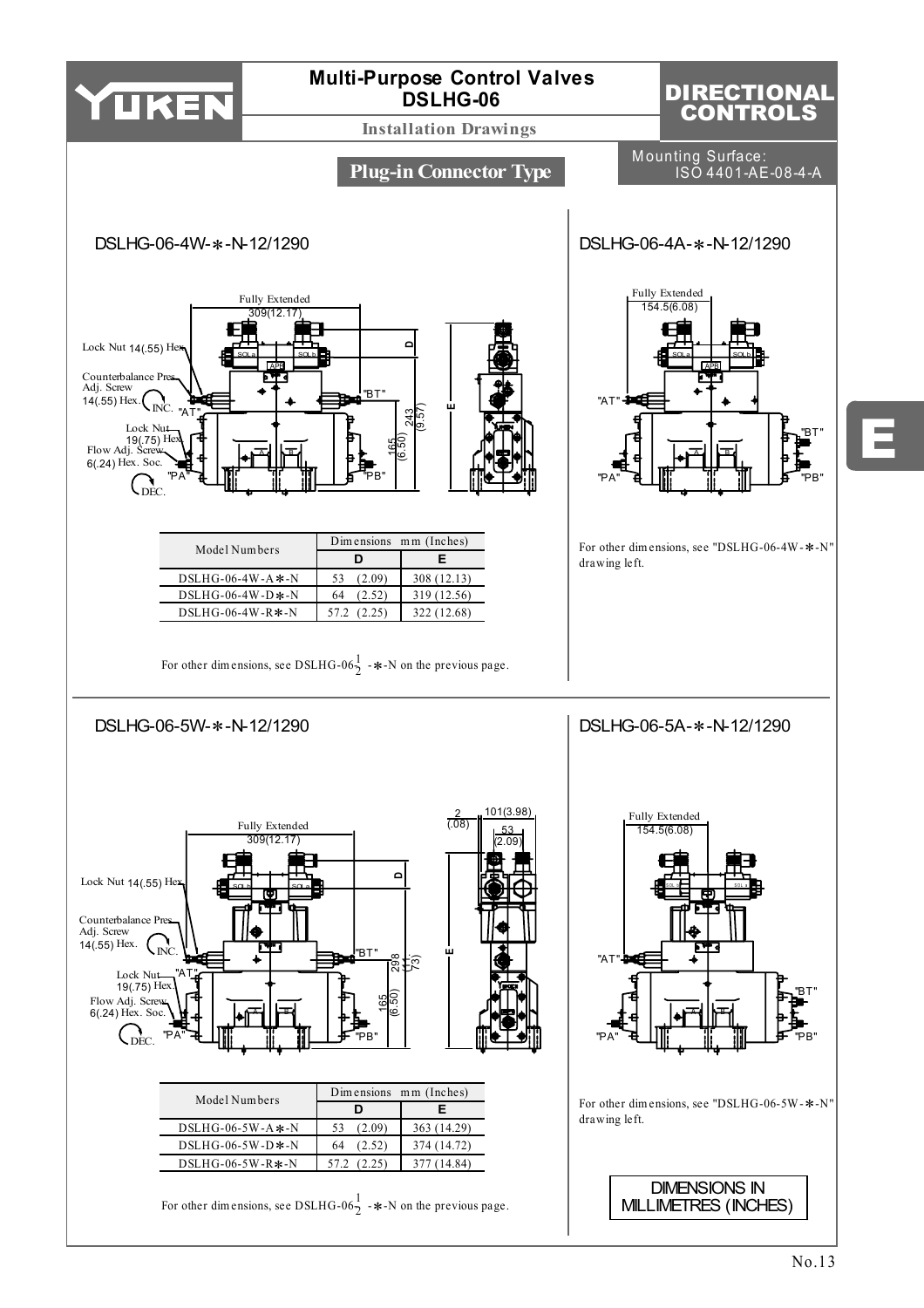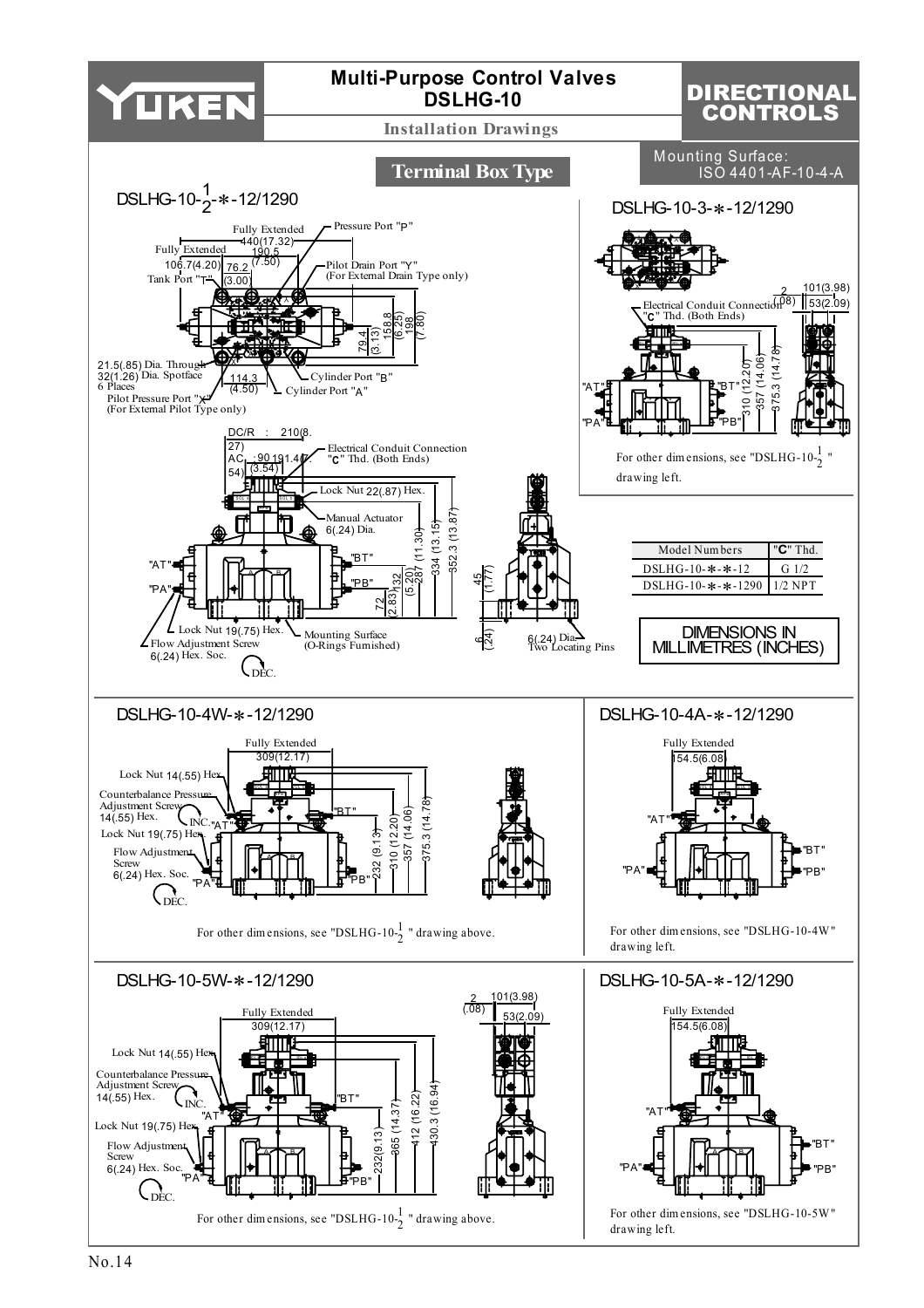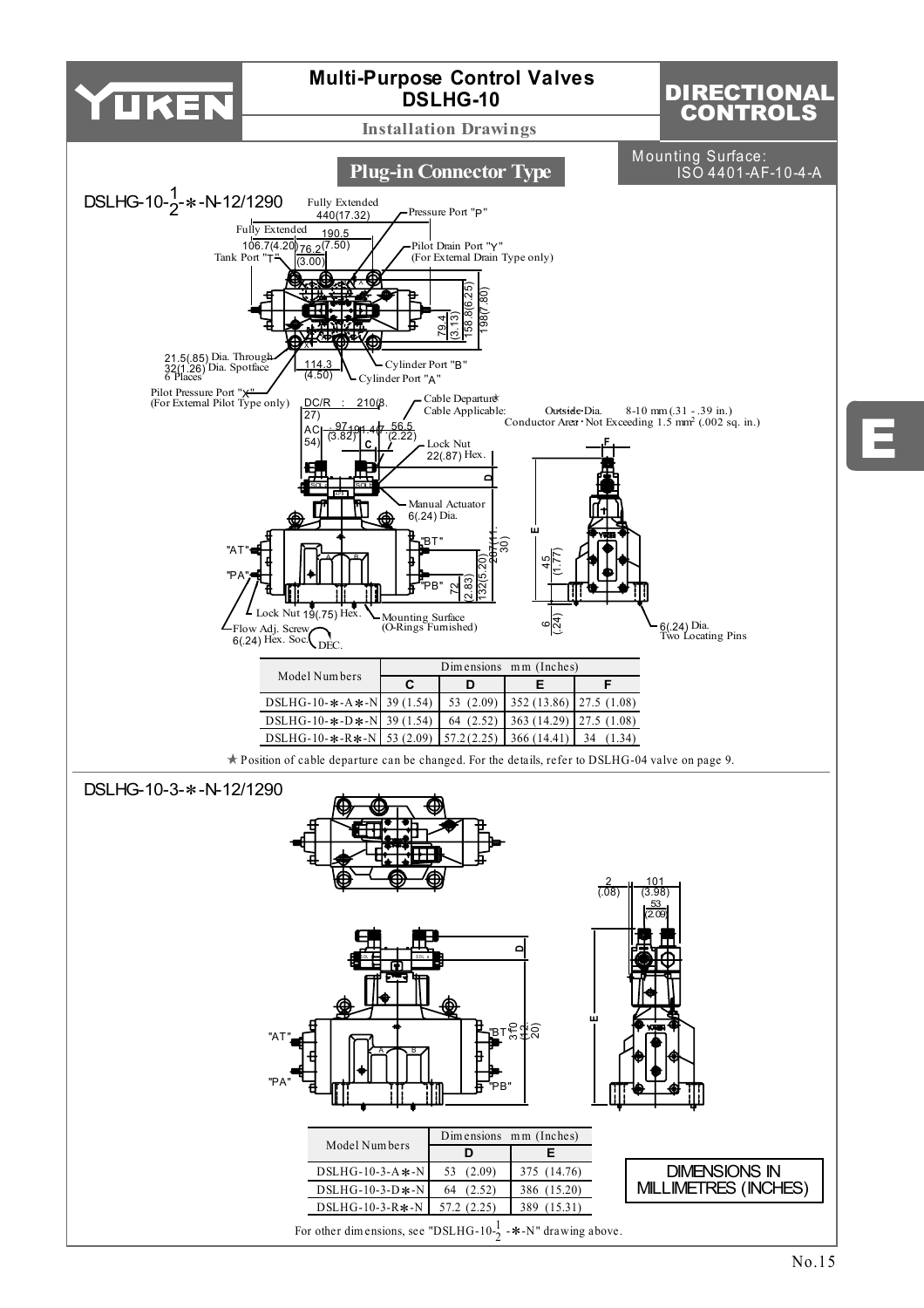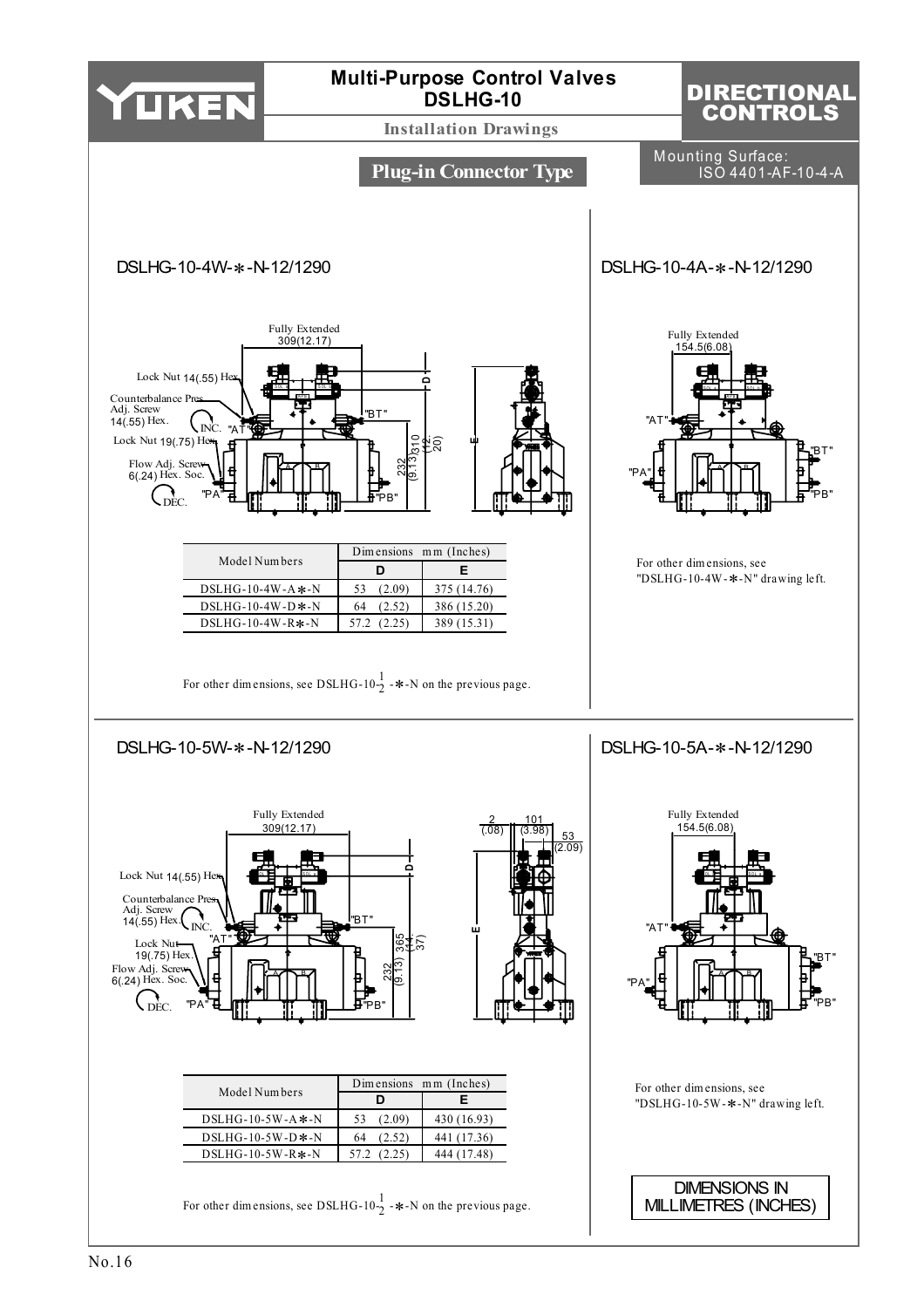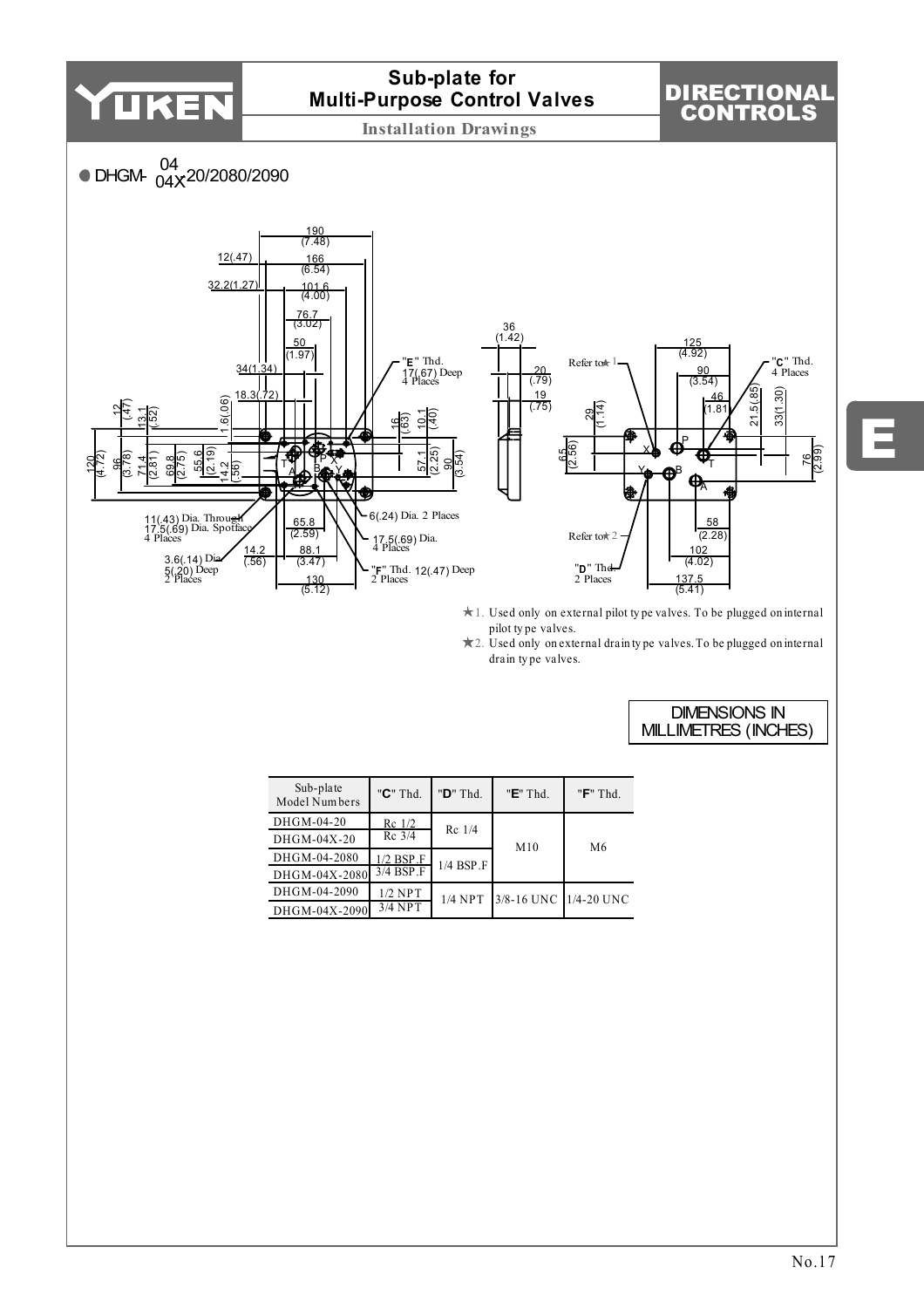

# **Sub-plate for Multi-Purpose Control Valves**

# DIRECTIONAL CONTROLS

**Installation Drawings**



For other dimensions, refer to "DHGM-06∗-50/5090" above.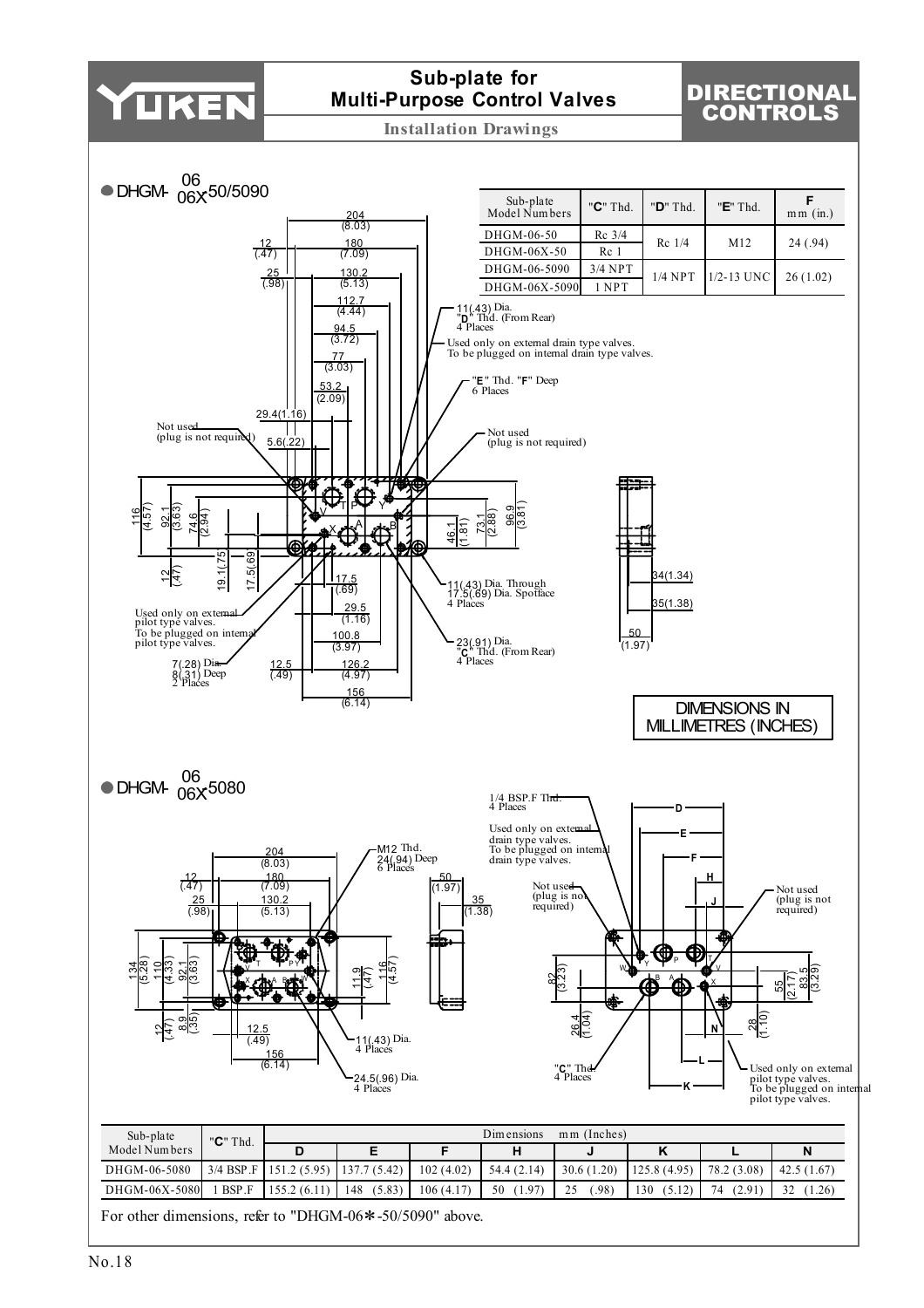

| MOULLY UILDELS |             |                          |                 |           | н         |                           |             |
|----------------|-------------|--------------------------|-----------------|-----------|-----------|---------------------------|-------------|
| DHGM-10-40     | $Rc$ 1-1/4  | $Rc$ 3/8                 | M <sub>20</sub> |           |           |                           | 120.5(4.74) |
| DHGM-10-4080   | 1-1/4 BSP.F | $3/8$ BSP $\overline{F}$ | M <sub>20</sub> | 152(5.98) | 79(3.11)  | 185.5(7.30)               |             |
| DHGM-10-4090   | 1-1/4 NPT   | $3/8$ NPT                | $3/4 - 10$ UNC  |           |           |                           |             |
| $DHGM-10X-40$  | $Rc$ 1-1/2  | $Rc$ 3/8                 | M <sub>20</sub> | 156(6.14) | 74 (2.91) | $194.5(7.66)$ 112.5(4.43) |             |
| DHGM-10X-4080  | 1-1/2 BSP.F | $3/8$ BSP $\Gamma$       | M <sub>20</sub> |           |           |                           |             |
| DHGM-10X-4090  | 1-1/2 NPT   | $3/8$ NPT                | $3/4 - 10$ UNC  |           |           |                           |             |

1. Used only on external pilot ty pe valves. To be plugged on internal pilot ty pe valves.

2. Used only on external drain ty pe valves. To be plugged on internal drain ty pe valves.

E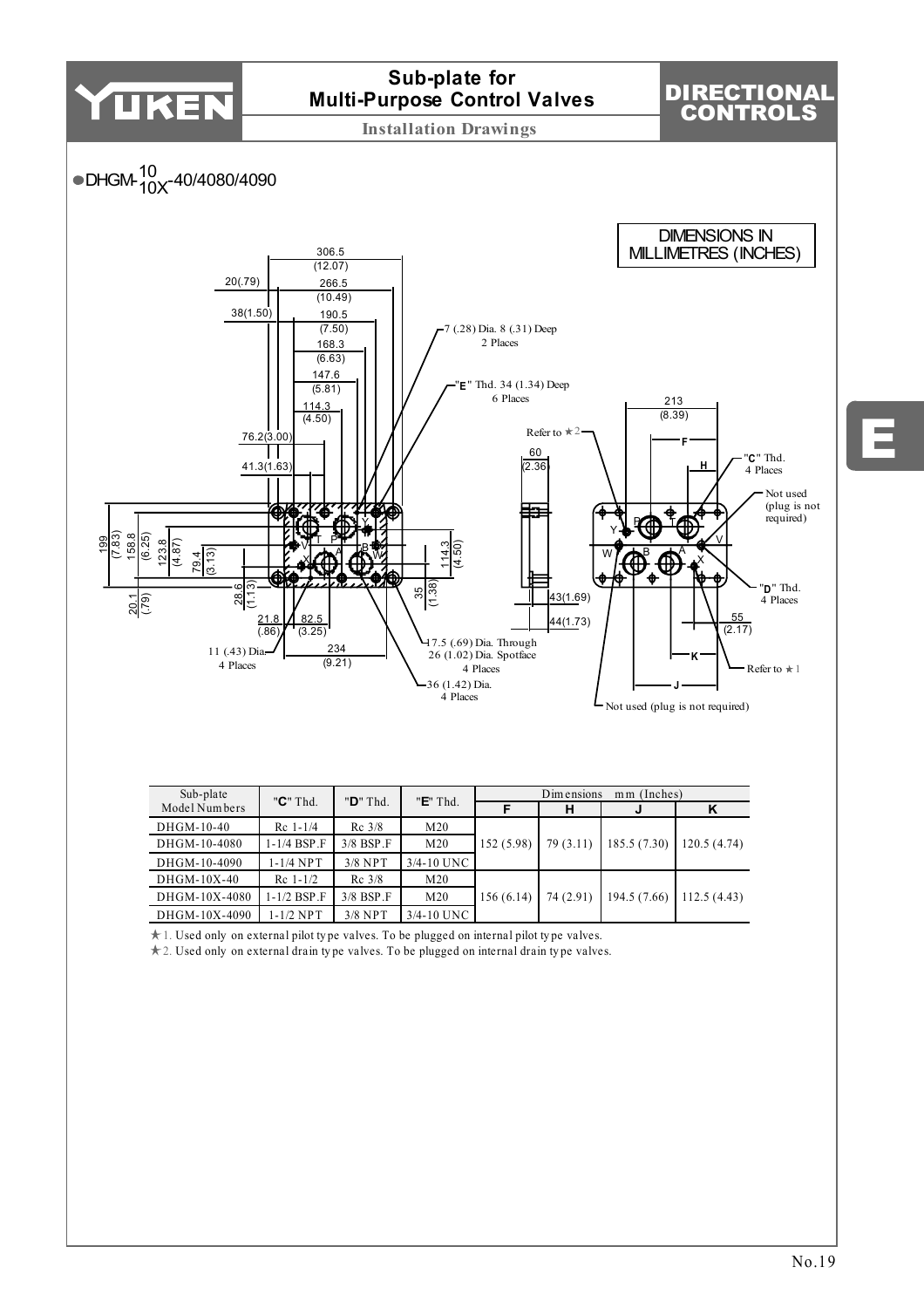

| Orifice Type           | $TP-OPT-1/16$ x d       |                                            |                       |  |  |  |  |  |
|------------------------|-------------------------|--------------------------------------------|-----------------------|--|--|--|--|--|
|                        | Orifice Diameter "d" mm |                                            |                       |  |  |  |  |  |
| Model Numbers Standard |                         | Selectable                                 | Max. Dia. at Pressure |  |  |  |  |  |
|                        | Built-in                |                                            | over 20 MPa(2900 PSI) |  |  |  |  |  |
| $DSLHG-04$             | 1.0                     |                                            | 12                    |  |  |  |  |  |
| $DSLHG-06$             | 1.2                     | $0.5, 0.6, 0.8, 1.0$<br>1.2, 1.4, 1.6, 1.8 |                       |  |  |  |  |  |
| $DSLHG-10$             | l 4                     | 2.0, 2.5                                   | 14                    |  |  |  |  |  |

# **CAUTION**

When making replacement of seals, pilot valve, pilot selector valves or other parts, please do it carefully after reading through the relevant instructions in the Operator's Manual.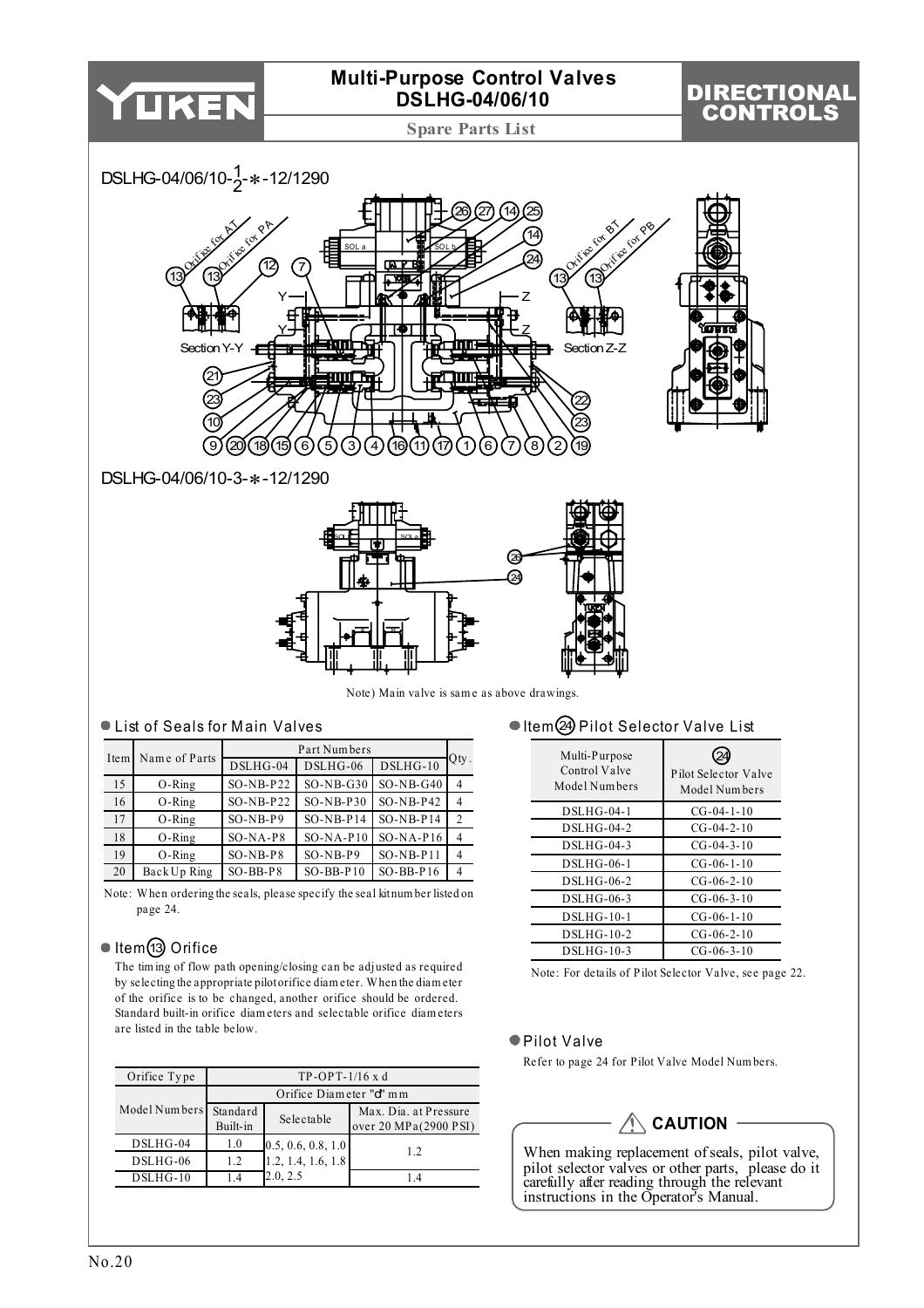

DIRECTIONAL CONTROLS

**Spare Parts List**

#### DSLHG-04/06/10-4W-∗-12/1290



DSLHG-04/06/10-<sup>4A</sup><br>−5A<sup>-</sup>\*-12/1290



### ● List of Seals for Main Valves

| Item | Name of Parts |              | Part Numbers |                   |                |
|------|---------------|--------------|--------------|-------------------|----------------|
|      |               | $DSLHG-04$   | DSLHG-06     | $DSLHG-10$        | Qty.           |
| 19   | $O-Ring$      | $SO-NB-P22$  | $SO-NB-G30$  | $SO-NB-G40$       | $\overline{4}$ |
| 20   | $O-Ring$      | $SO-NB-P22$  | $SO-NB-P30$  | $SO-NB-P42$       | 4              |
| 21   | $O-Ring$      | $SO-NB- P16$ | $SO-NB-P22$  | $SO-NB-P30$       | 2(1)           |
| 22   | $O-Ring$      | $SO-NB- P14$ | $SO-NB- P20$ | $SO-NB-A122 2(1)$ |                |
| 23   | $O-Ring$      | $SO-NB-P9$   | $SO-NB-P14$  | $SO-NB-P14$       | 2              |
| 24   | $O-Ring$      | $SO-NA-PS$   | $SO-NA-P10$  | $SO-NA-P16$       | 2(3)           |
| 25   | $O-Ring$      | $SO-NB-PS$   | $SO-NB-P9$   | $SO-NB-PI1$       | 4              |
| 26   | Back Up Ring  | $SO-BB-PS$   | $SO-BB- P10$ | $SO-BB-P16$       | 2(3)           |

Note 1: The figures in () indicate the quantity of seals used for 4A and 5A.

Note 2: W hen ordering the seals, please specify the seal kit num ber listed on page 24.

#### ● Pilot Valve

Refer to page 24 for Pilot Valve Model Num bers.



When making replacement of seals, pilot valves, pilot selector valves or other parts, please do it carefully after reading through the relevant instructions in the Operator's Manual.

DSLHG-04/06/10-5W-∗-12/1290



Note) Main valve is the sam e as above drawings.

#### ● Pilot Selector Valve List

| Multi-Purpose<br>Control Valve | Pilot Selector Valve<br>Model Numbers |                    |  |  |
|--------------------------------|---------------------------------------|--------------------|--|--|
| Model Numbers                  | Item $(2)$                            | Item $64$          |  |  |
| $DSLHG-04-4A-$                 | $CG-04-4A-10$                         |                    |  |  |
| $DSLHG-04-4W -$                | $CG-04-4W = -10$                      |                    |  |  |
| $DSLHG-04-5A$                  | $CG - 04 - 5A - 10$                   | $CG - 04 - 3 - 10$ |  |  |
| $DSLHG-04-5W$                  | $CG - 04 - 5W - 10$                   |                    |  |  |
| DSLHG-06-4A                    | $CG-06-4A-10$                         |                    |  |  |
| DSLHG-06-4W                    | $CG-06-4W-10$                         |                    |  |  |
| DSLHG-06-5A                    | $CG-06-5A-10$                         | $CG-06-3-10$       |  |  |
| DSLHG-06-5W                    | $CG-06-5W-10$                         |                    |  |  |
| DSLHG-10-4A                    | $CG-06-4A-10$                         |                    |  |  |
| DSLHG-10-4W                    | $CG-06-4W-10$                         |                    |  |  |
| $DSLHG-10-5A$                  | $CG-06-5A-10$                         |                    |  |  |
| DSLHG-10-5W                    | $CG-06-5W-10$                         | $CG-06-3-10$       |  |  |

Note: Fill "B" or "H" representing the pressure adjustm ent range in section m arked with . See page 23 for the details of the pilot selector valves.

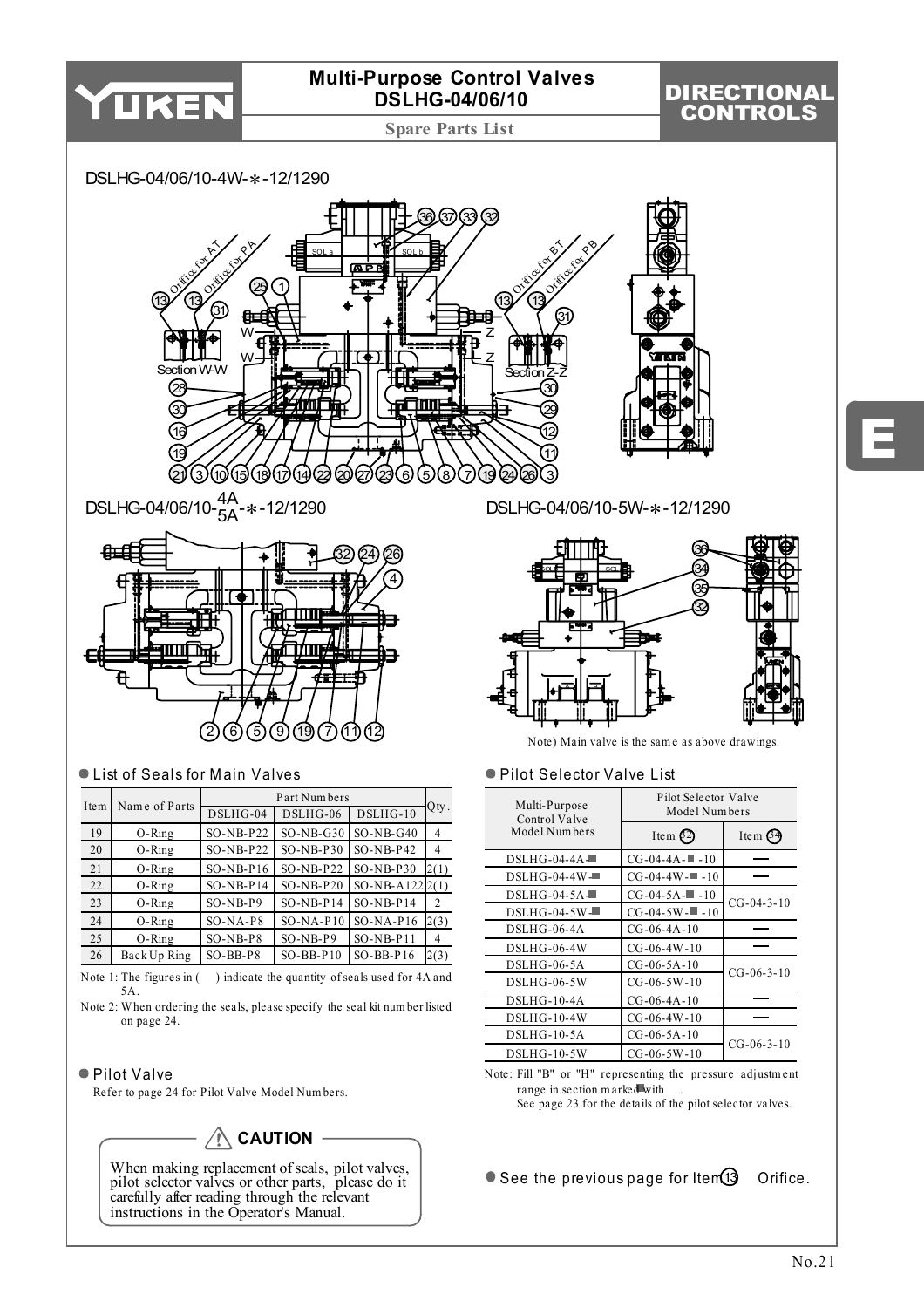

Note: W hen ordering the o-rings, please specify the seal kit num ber listed in page 24.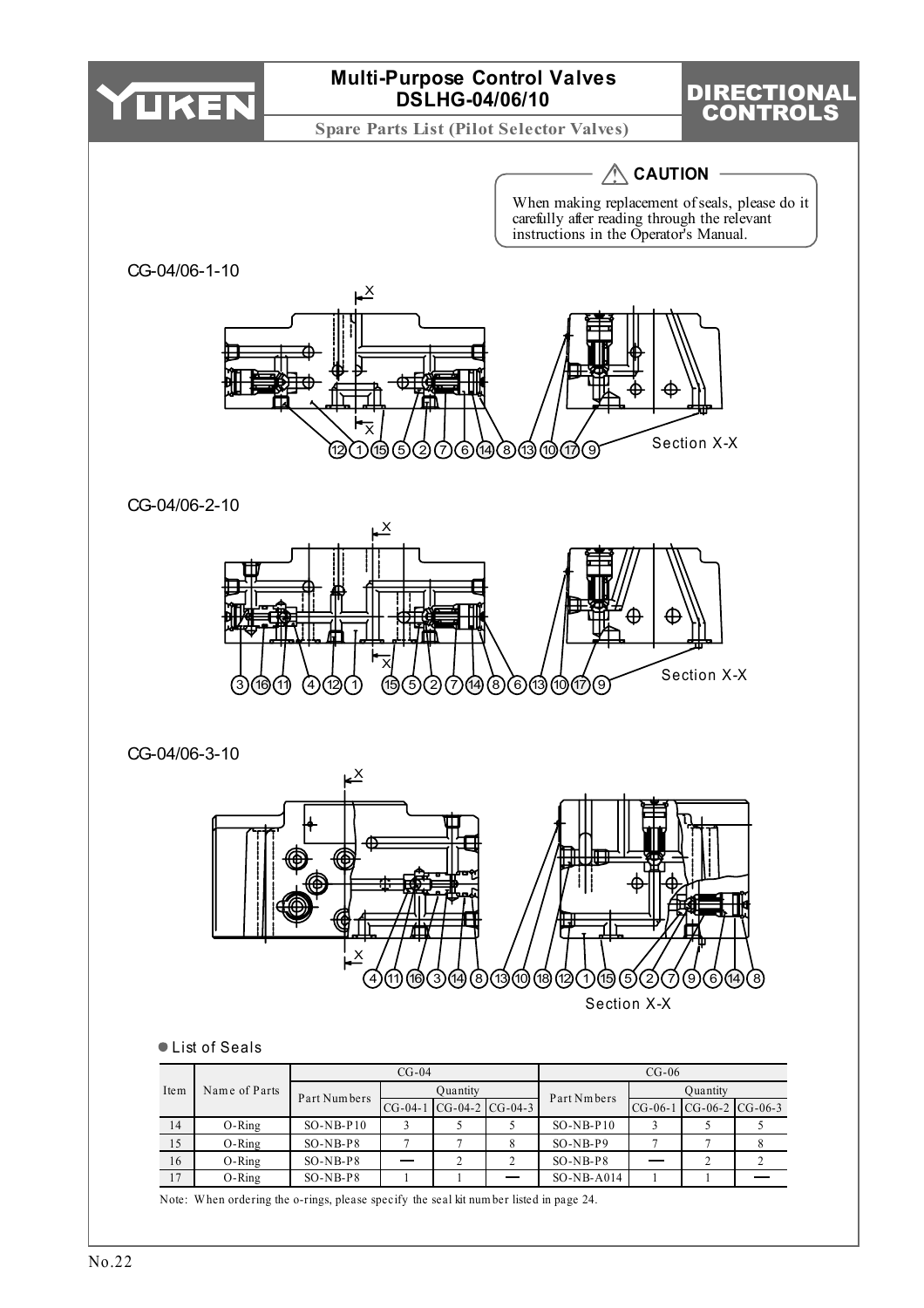

**Spare Parts List (Pilot Selector Valves)**

# DIRECTIONAL CONTROLS

 $\hat{M}$  CAUTION -



CG-04/06-4A-10





### List of Seals

|                       |              |              | $CG-04$        |                |       |       |              | $CG-06$  |       |               |       |  |
|-----------------------|--------------|--------------|----------------|----------------|-------|-------|--------------|----------|-------|---------------|-------|--|
| Name of Parts<br>Item |              | Part Numbers | Quantity       |                |       |       | Part Nm bers | Quantity |       |               |       |  |
|                       |              |              | $-4W$          | $-4A$          | $-5W$ | $-5A$ |              | $-4W$    | $-4A$ | $-5W$         | $-5A$ |  |
| 24                    | $O-Ring$     | $SO-NB-P12$  | 2              |                | 2     |       | $SO-NB-P16$  | 2        |       | 2             |       |  |
| 25                    | $O-Ring$     | $SO-NB-P9$   | 2              |                | 2     |       | $SO-NB- P11$ | 2        |       | 2             |       |  |
| 26                    | $O-Ring$     | $SO-NB-P10$  | 3              | 4              |       |       | $SO-NB-P10$  | 3        | 4     |               |       |  |
| 27                    | $O-Ring$     | $SO-NB-PS$   | $\overline{c}$ | $\mathfrak{D}$ |       |       | $SO-NB-PS$   | 2        | 2     |               |       |  |
| 28                    | $O-Ring$     | $SO-NA-P6$   | 2              |                | 2     |       | $SO-NA-P9$   | 2        |       | 2             |       |  |
| 29                    | $O-Ring$     | $SO-NB-PS$   | 8              | 8              | 8     | 8     | $SO-NB-P9$   | 8        | 8     | 8             | 8     |  |
| 30                    | Back Up Ring | $SO-BB- P6$  | C              |                | 2     |       | $SO-BB-P9$   | 2        |       | $\mathcal{L}$ |       |  |

Note: W hen ordering the seals, please specify the seal kit num ber listed in page 24.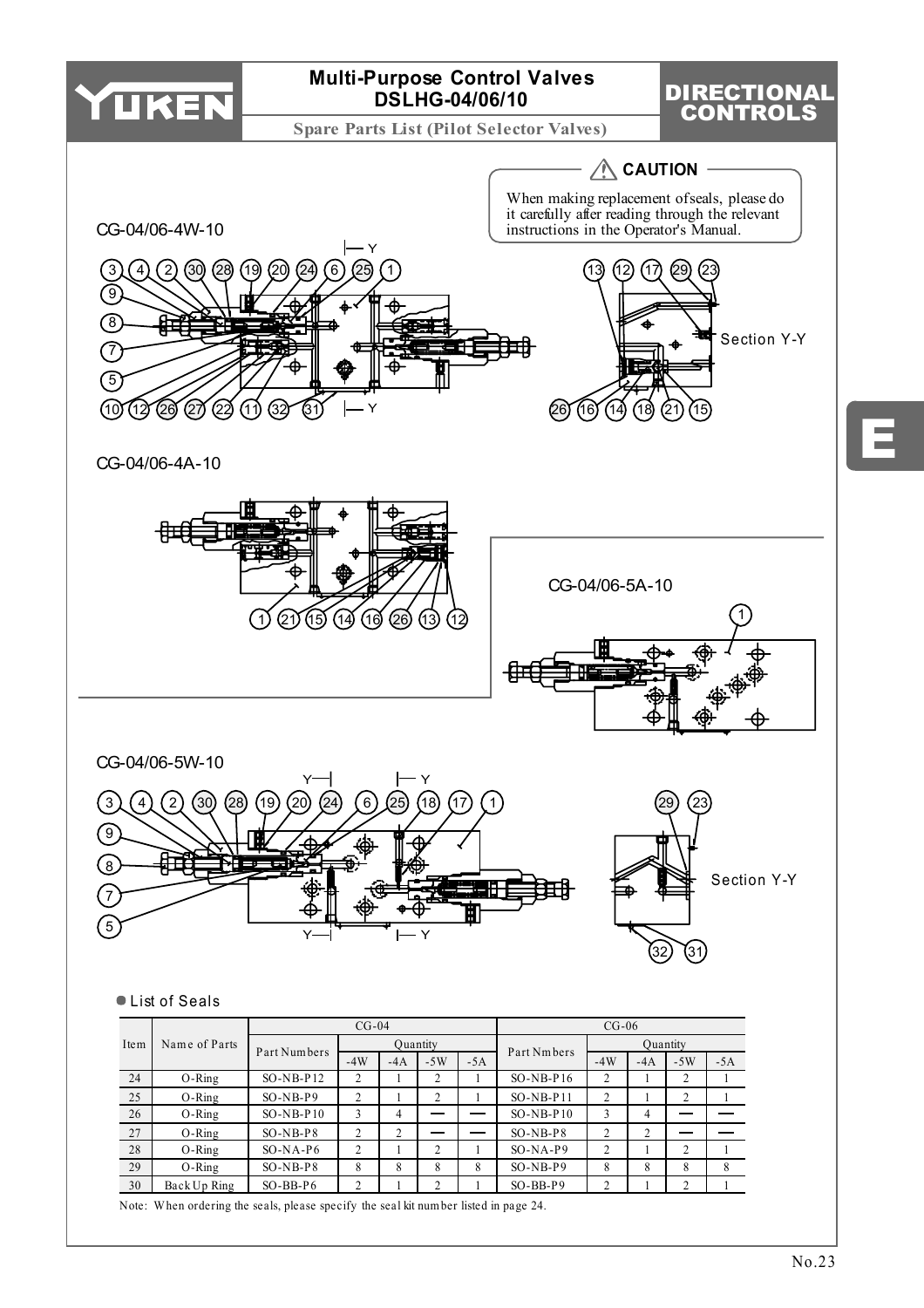

**Spare Parts List**

# DIRECTIONAL CONTROLS

|                                                                                        |                                                                              |                                                 | Seal Kit Numbers             |                                   |  |
|----------------------------------------------------------------------------------------|------------------------------------------------------------------------------|-------------------------------------------------|------------------------------|-----------------------------------|--|
| Model Numbers                                                                          | Pilot Valve Model Numbers                                                    | Complete Kit                                    | For Pilot<br>Selector Valves | For Pilot Valves                  |  |
| DSLHG-04-1 $\star$ $\triangle$ -12<br>$DSLHG-04-1 \star \triangleq -1290$              | $DSG-01-3C9-+ - 60$<br>$DSG-01-3C9-\star -\triangle -6090$                   | $KS-DSLHG-04-1-1-12$                            | $KS-CG-04-1-10$              | $KS-DSG-01-4-60$                  |  |
| DSLHG-04-2 $\star$ $\blacktriangle$ -12<br>DSLHG-04-2 $\star$ 4 -1290                  | $DSG-01-3C9-+ - 60$<br>$DSG-01-3C9 \#$ - $\triangle$ -6090                   | $KS-DSLHG-04-2-12$                              |                              | (1 Set Reg'd)                     |  |
| DSLHG-04-3 $\star$ 4-12<br>DSLHG-04-3 $\star$ 4-1290                                   | $DSG-01-2B2-\pi-4-60$<br>$DSG-01-2B2-\pi-4-6090$                             | $KS-DSLHG-04-3-12$                              | $KS-CG-04-2-10$              | $KS-DSG-01-4-60$<br>(2 Set Reg'd) |  |
| DSLHG-04-4A-** $\triangle$ -12<br>DSLHG-04-4A-** $\triangle$ -1290                     | $DSG-01-3C9 \star$ -4 -60<br>$DSG-01-3C9-#$ $\triangle$ -6090                | $KS-DSLHG-04-4A - 12$                           | $KS-CG-04-4A-10$             | $KS-DSG-01-4-60$                  |  |
| DSLHG-04-4W- $\star\star$ $\blacktriangle$ -12<br>DSLHG-04-4W- $\star \star$ ▲ -1290   | $DSG-01-3C9 \star$ - $\blacktriangle$ -60<br>$DSG-01-3C9-\pi-\triangle-6090$ | $KS-DSLHG-04-4W - 12$                           | $KS-CG-04-4W-10$             | (1 Set Reg'd)                     |  |
| DSLHG-04-5A-** $\triangle$ -12<br>DSLHG-04-5A- $\star\star$ $\blacktriangle$ -1290     | $DSG-01-2B2-+ - 60$<br>$DSG-01-2B2-\pi-4-6090$                               | $KS-DSLHG-04-5A-12$                             | $KS-CG-04-5A-10$             | $KS-DSG-01-4-60$                  |  |
| DSLHG-04-5W- $\star\star$ $\blacktriangle$ -12<br>DSLHG-04-5W- $\star \star = 1290$    | $DSG-01-2B2-+ - 60$<br>$DSG-01-2B2-+ - 6090$                                 | $KS-DSLHG-04-5W-12$                             | $KS-CG-04-5W-10$             | (2 Set Reg'd)                     |  |
| DSLHG-06-1 $\star$ $\triangle$ -12<br>$DSLHG-06-1$ $\star$ $\star$ -1290               | $DSG-01-3C9-+ - 60$<br>$DSG-01-3C9-+ -$ -6090                                |                                                 | $KS-CG-06-1-10$              | $KS-DSG-01-4-60$                  |  |
| DSLHG-06-2 $\star$ $\blacktriangle$ -12<br>$DSLHG-06-2$ $\star$ $\star$ -1290          | $DSG-01-3C9-+ - 60$<br>$DSG-01-3C9-+ -$ -6090                                | $KS-DSLHG-06-2-12$                              | $KS-CG-06-2-10$              | (1 Set Reg'd)                     |  |
| DSLHG-06-3 $\star$ $\triangle$ -12<br>DSLHG-06-3 $\star$ $\blacktriangle$ -1290        | $DSG-01-2B2-+ - 60$<br>$DSG-01-2B2-+(-0.6090)$                               | $KS-DSLHG-06-3-12$                              | $KS-CG-06-3-10$              | $KS-DSG-01-4-60$<br>(2 Set Reg'd) |  |
| DSLHG-06-4A $\star$ 4 -12<br>DSLHG-06-4A $\star$ 4 -1290                               | $DSG-01-3C9-\star-\triangle-60$<br>$DSG-01-3C9-+$ $-6090$                    | $KS-DSLHG-06-4A-12$                             | KS-CG-06-4A-10               | $KS-DSG-01-4-60$                  |  |
| DSLHG-06-4W $\star$ $\blacktriangle$ -12<br>DSLHG-06-4W $\star$ $\blacktriangle$ -1290 | $DSG-01-3C9-+$ $-60$<br>$DSG-01-3C9-\pi-\triangle-6090$                      | $KS-DSLHG-06-4W - 12$                           | KS-CG-06-4W-10               | (1 Set Reg'd)                     |  |
| DSLHG-06-5A $\star$ $\blacktriangle$ -12<br>DSLHG-06-5A $\star$ $\triangle$ -1290      | $DSG-01-2B2-\pi-4-60$<br>$DSG-01-2B2-\pi-4-6090$                             | $KS-DSLHG-06-5A-12$                             | KS-CG-06-5A-10               | $KS-DSG-01-4-60$                  |  |
| DSLHG-06-5W $\star$ $\triangle$ -12<br>DSLHG-06-5W $\star$ $\triangle$ -1290           | $DSG-01-2B2-\star-\blacktriangle-60$<br>$DSG-01-2B2-\pi-4-6090$              | $KS-DSLHG-06-5W - 12$                           | KS-CG-06-5W-10               | (2 Set Reg'd)                     |  |
| DSLHG-10-1 $\star$ 4-12<br>DSLHG-10-1 $\star$ 4-1290                                   | $DSG-01-3C9-+$ -4-60<br>$DSG-01-3C9-\star-\blacktriangle-6090$               | $KS-DSLHG-10-1-1-12$                            | $KS-CG-06-1-10$              | $KS-DSG-01-4-60$                  |  |
| DSLHG-10-2 $\star$ $\blacktriangle$ -12<br>DSLHG-10-2 $\star$ 4 -1290                  | $DSG-01-3C9-\pi-\blacktriangle-60$<br>$DSG-01-3C9-\star-\triangle-6090$      | $KS-DSLHG-10-2-12$                              | KS-CG-06-2-10                | (1 Set Reg'd)                     |  |
| DSLHG-10-3 $\star$ -12<br>DSLHG-10-3 $\star$ $\blacktriangle$ -1290                    | $DSG-01-2B2-+ - 60$<br>$DSG-01-2B2-\pi-4-6090$                               | $KS-DSLHG-10-3-12$                              | $KS-CG-06-3-10$              | $KS-DSG-01-4-60$<br>(2 Set Reg'd) |  |
| DSLHG-10-4A $\star$ $\triangle$ -12<br>DSLHG-10-4A $\star$ $\blacktriangle$ -1290      | $DSG-01-3C9-+ - 60$<br>$DSG-01-3C9-+ -$ -6090                                | $KS-DSLHG-10-4A-12$                             | KS-CG-06-4A-10               | $KS-DSG-01-4-60$                  |  |
| DSLHG-10-4W $\star \blacktriangle$ -12<br>DSLHG-10-4W $\star$ $\triangle$ -1290        | $DSG-01-3C9-+ - 60$<br>$DSG-01-3C9-+ - 6090$                                 | $KS\text{-}DSLHG\text{-}10\text{-}4W\text{-}12$ | KS-CG-06-4W-10               | (1 Set Reg'd)                     |  |
| DSLHG-10-5A $\star$ $\triangle$ -12<br>DSLHG-10-5A $\star$ $\triangle$ -1290           | $DSG-01-2B2-+ - 60$<br>$DSG-01-2B2-+ - 6090$                                 | $KS-DSLHG-10-5A-12$                             | KS-CG-06-5A-10               | $KS-DSG-01-4-60$                  |  |
| DSLHG-10-5W $\star$ $\triangle$ -12<br>$DSLHG-10-5W + 1-1290$                          | $DSG-01-2B2-\star-\triangle-60$<br>$DSG-01-2B2-\star-\triangle-6090$         | $KS-DSLHG-10-5W -12$                            | KS-CG-06-5W-10               | (2 Set Reg'd)                     |  |

Note 1: Fill coil type (a symbol representing current/voltage) in section marked  $\star$ . Likewise, in section marked  $\bullet$ , fill a symbol representing the ty pe of electrical conduit connection (None: Term inal Box Ty pe, N: Plug-in Connector Ty pe).

2: A com plete seal kit is com posed of seal kit for pilot selector valve, seal kit for pilot valve and seal for m ain valve. See pages 20 and 21 for inform ation on the seals for m ain valve.

3: See a catalogue (No. Pub.EC-0402) for the detailed inform ation on the pilot valves.